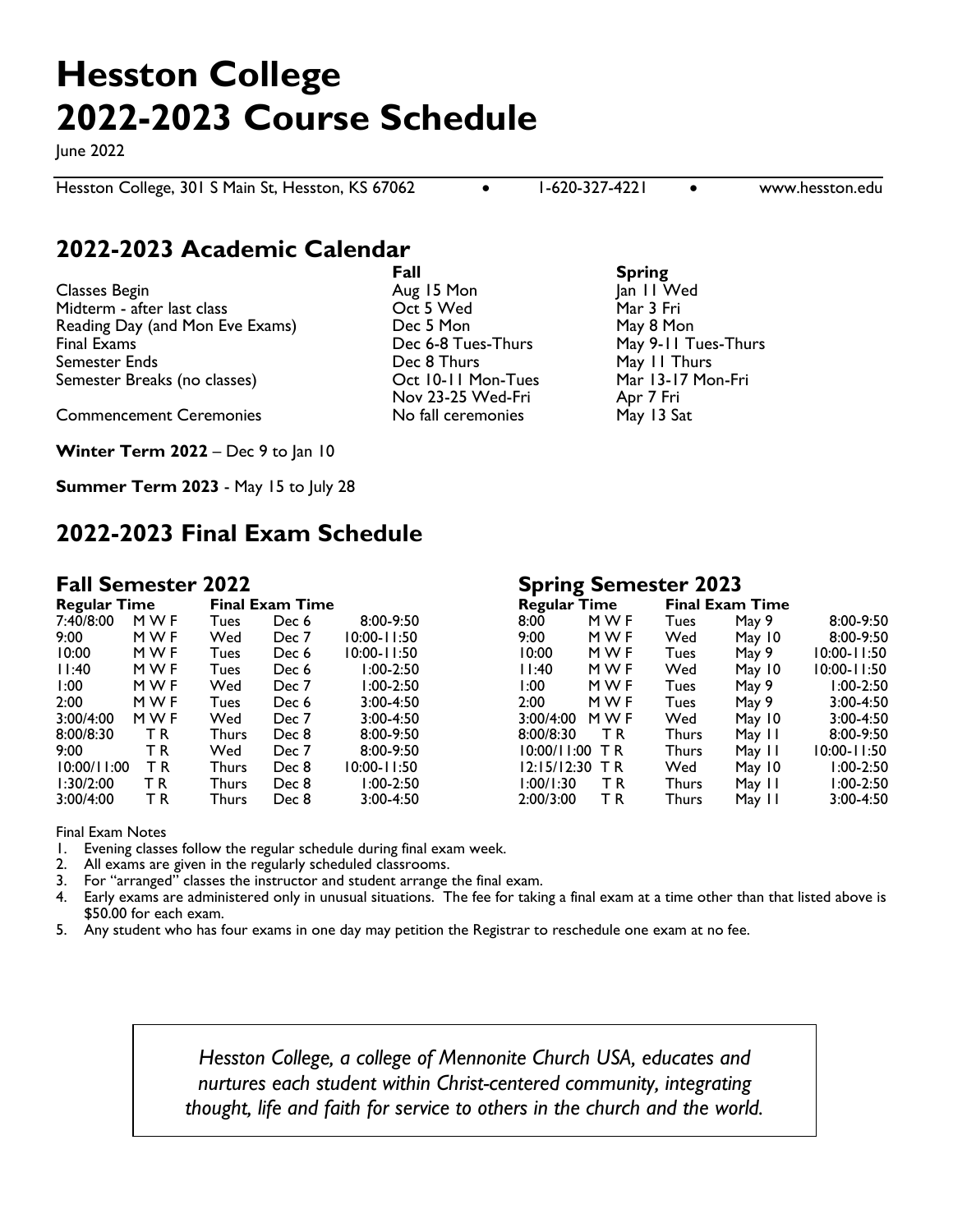## **Registration Information**

Students who are currently enrolled at Hesston register for 2022-2023 classes with their advisors. New students will receive instructions for registration once they have been approved for admission to the college.

To be eligible to begin classes at Hesston, all new students must:

- provide transcripts from their high school and each college previously attended
- arrange a payment plan with the Business Office
- complete all steps necessary to obtain any desired financial aid
- provide proof of medical insurance
- provide proof of TB, tetanus, and two MMR immunizations

## **Selected Tuition and Fees for 2022-2023**

(See the 2022-2023 Hesston College catalog for payment and refund policies)

| Tuition Charges Per Semester:                                                             |  |
|-------------------------------------------------------------------------------------------|--|
|                                                                                           |  |
| Online Acadeum tuition (per hour in addition to full-time tuition charge) \$250           |  |
|                                                                                           |  |
|                                                                                           |  |
|                                                                                           |  |
|                                                                                           |  |
| <b>Other Course Related Fees:</b>                                                         |  |
| Technology fee per semester: \$240 for full-time, \$120 for 6-11 hours, \$0 for 1-5 hours |  |
|                                                                                           |  |
|                                                                                           |  |
|                                                                                           |  |
|                                                                                           |  |
|                                                                                           |  |

### **Link to Hesston College Bookstore for textbook and course-related needs: https://bncvirtual.com/hesston**

## **Legal Notices**

Hesston College does not discriminate on the basis of race, color, national origin, gender, age or handicap. Hesston College ensures the privacy of the educational records and grants students' access to their records.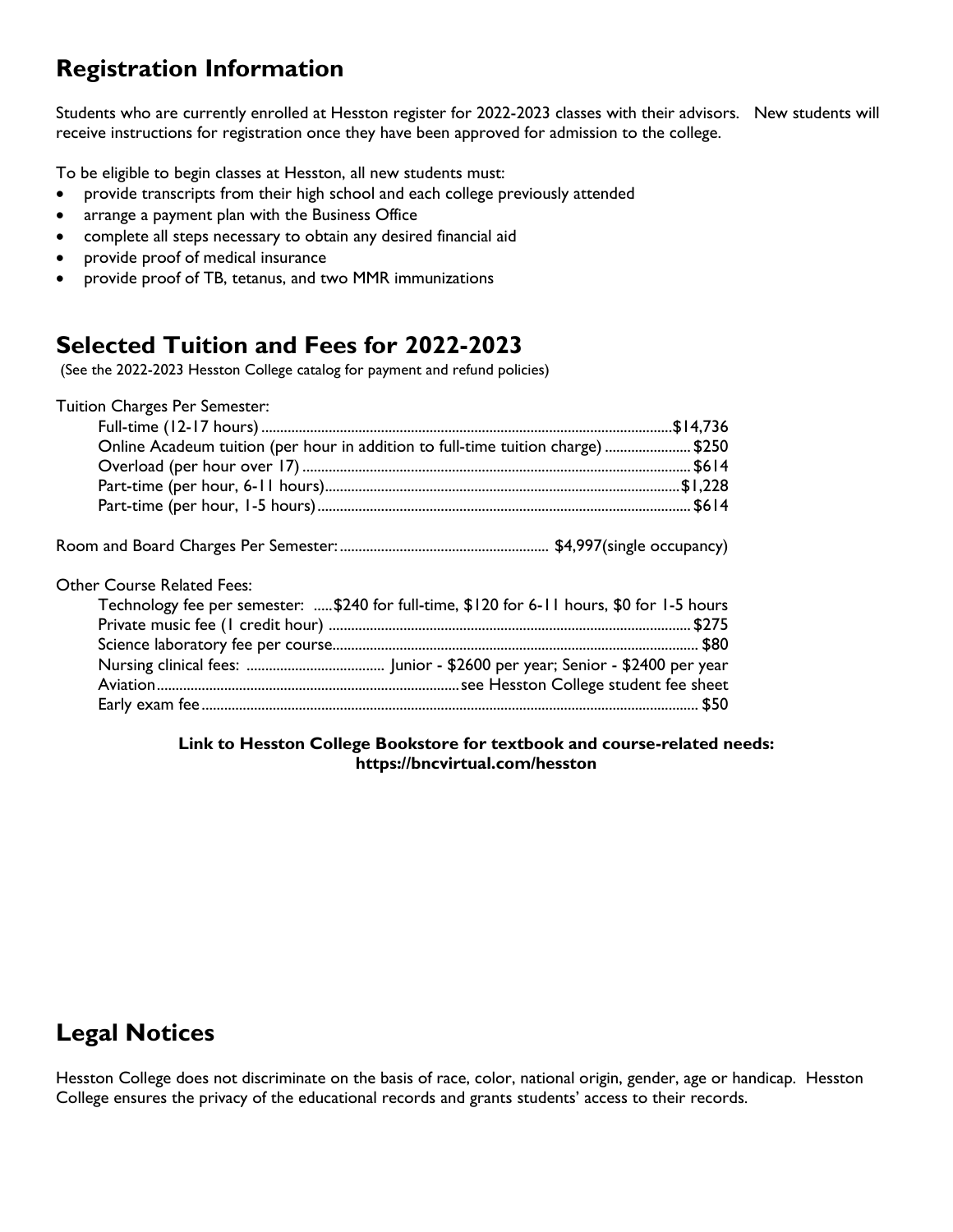## **A Guide to Reading the Course Schedule**

Courses in the schedule are sorted first by department. For example, all math courses offered during the year are in one group, all English classes in another, and so on. Departments are arranged alphabetically. Look for the First-Year Seminar, Interdisciplinary and cross-cultural courses listed under IDS. Literature is found under ENGL. Bible and ministry courses are found under RELG. Varsity sports are included under PHED, choirs under MUS, and drama participation under THAR.

Each course is listed in the following format:

 $\mathbb{Q}$ 

| <b>Fall Semester</b> |                                                                            |                 |  |  |     |
|----------------------|----------------------------------------------------------------------------|-----------------|--|--|-----|
|                      | CHEM 101 A Introductory Chemistry 4 2:00PM-2:50PM MWF C28 M Mosquera 18 80 |                 |  |  |     |
|                      |                                                                            | 3:00PM-4:50PM M |  |  | Lab |

The course in this example is offered during the fall semester. A student earns 4 hours of credit. It meets for lecture at 2:00 on Mondays, Wednesdays, and Fridays in Charles Hall room 28. Marelby Mosquera is the instructor. The class is limited to 18 students, and an \$80 lab fee will be charged to those enrolled. The course also has a two-hour lab to be held at 3:00 on Mondays in Charles Hall room 9.

Notes at the end of a line call attention to a prerequisite, an additional fee, or other special conditions related to the class. See the section below for an interpretation of the various other symbols used in the course offerings.

## **Key to Classroom Locations and Other Symbols Used**

| Æ                                                | <b>Source Course</b> |                                                                                                                                                                                            |     |          |  |
|--------------------------------------------------|----------------------|--------------------------------------------------------------------------------------------------------------------------------------------------------------------------------------------|-----|----------|--|
| C                                                | <b>Charles Hall</b>  |                                                                                                                                                                                            | FA  | Fall     |  |
| <b>CAC</b>                                       |                      | <b>Campus Activity Center</b>                                                                                                                                                              | SP. | Spring   |  |
| F.                                               |                      | <b>Friesen Fine Arts Center</b>                                                                                                                                                            | SU  | Summer   |  |
| К                                                | <b>Kropf Center</b>  |                                                                                                                                                                                            | IN  | Winter   |  |
|                                                  |                      | Lemons Classroom in the BSN Center                                                                                                                                                         |     |          |  |
| LP.                                              |                      | Laban Peachey Center                                                                                                                                                                       |     |          |  |
| ON                                               |                      | Online (does not meet in person)                                                                                                                                                           | R   | Thursday |  |
| P                                                |                      | Keim Center for Performing Arts                                                                                                                                                            |     |          |  |
| S                                                | Smith Center         |                                                                                                                                                                                            |     |          |  |
| YC                                               | <b>Yost Center</b>   |                                                                                                                                                                                            |     |          |  |
| Asynchronous/Async<br>Synchronous/Sync<br>Hybrid |                      | Online course that does not have a specific time that it meets<br>Online course that meets virtually at the times and days listed for the course<br>Course meets both in person and online |     |          |  |
| Subterm I<br>Subterm 2                           |                      | Course meets first 8 weeks of semester<br>Course meets second 8 weeks of semester                                                                                                          |     |          |  |
| Prereg<br>Coreg                                  |                      | The course has a pre-requisite; see the catalog for details<br>The course has a co-requisite; see the catalog for details                                                                  |     |          |  |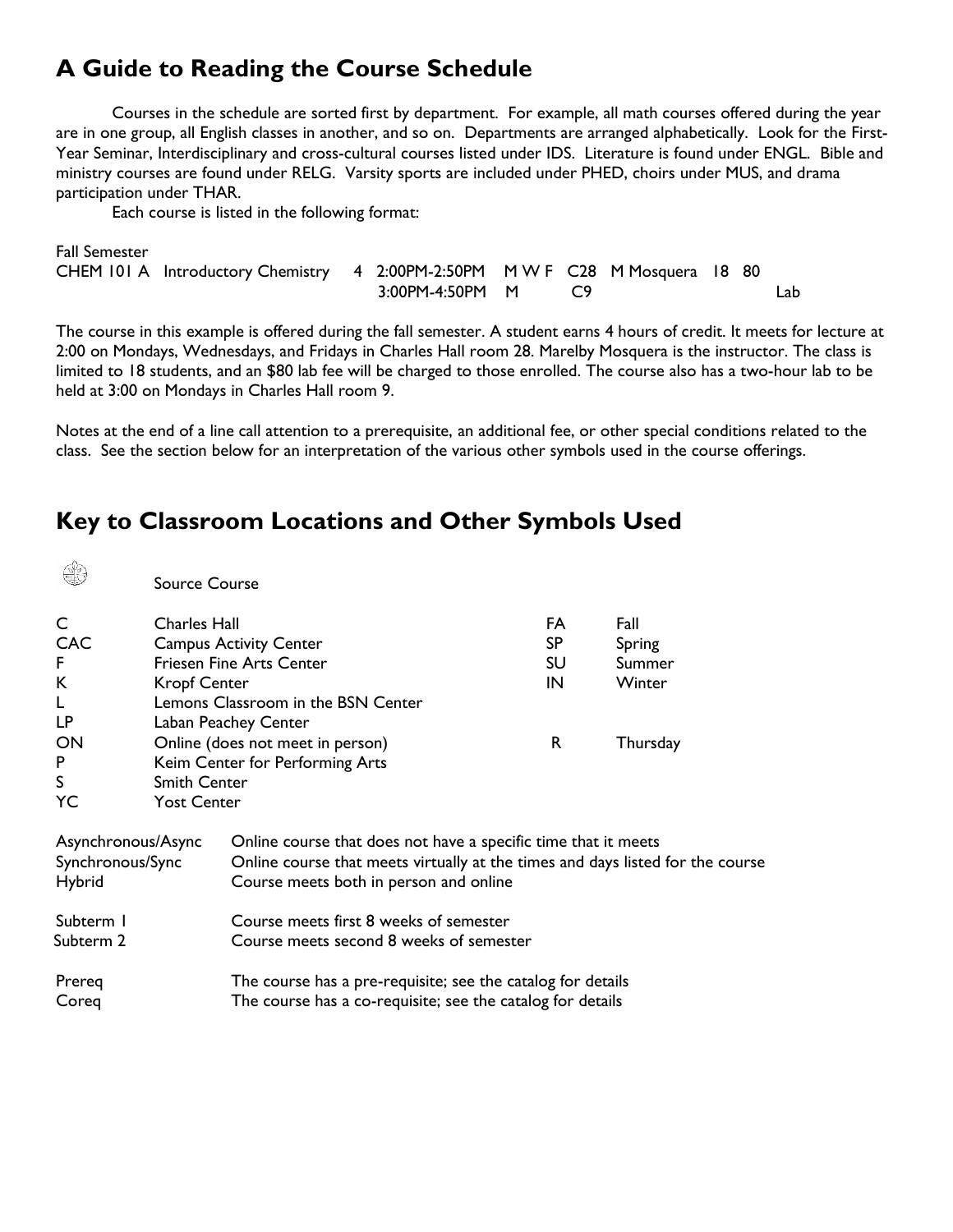## **Schedule Worksheet**

| Fall                               | Monday | <b>Tuesday</b> | Wednesday | Thursday | Friday |
|------------------------------------|--------|----------------|-----------|----------|--------|
| 8:00 AM                            |        |                |           |          |        |
| 9:00 AM                            |        |                |           |          |        |
| 10:00 AM                           |        |                |           |          |        |
| <b>II:00 AM</b><br><b>11:40 AM</b> | Chapel |                | Chapel    |          |        |
| 12:00 PM<br>12:30 PM               |        |                |           |          |        |
| $1:00$ PM<br>1:30 PM               |        |                |           |          |        |
| $2:00$ PM                          |        |                |           |          |        |
| 3:00 PM                            |        |                |           |          |        |
| 4:00 PM                            |        |                |           |          |        |
|                                    |        |                |           |          |        |
| <b>Evening</b>                     |        |                |           |          |        |

| <b>Spring</b>                 | Monday | <b>Tuesday</b> | Wednesday | Thursday | Friday |
|-------------------------------|--------|----------------|-----------|----------|--------|
| $8:00$ AM                     |        |                |           |          |        |
| $9:00$ AM                     |        |                |           |          |        |
| 10:00 AM                      |        |                |           |          |        |
| $11:00$ AM<br><b>11:40 AM</b> | Chapel |                | Chapel    |          |        |
| 12:00 PM<br>12:30 PM          |        |                |           |          |        |
| $1:00$ PM<br>$1:30$ PM        |        |                |           |          |        |
| 2:00 PM                       |        |                |           |          |        |
| $3:00$ PM                     |        |                |           |          |        |
| 4:00 PM                       |        |                |           |          |        |
| <b>Evening</b>                |        |                |           |          |        |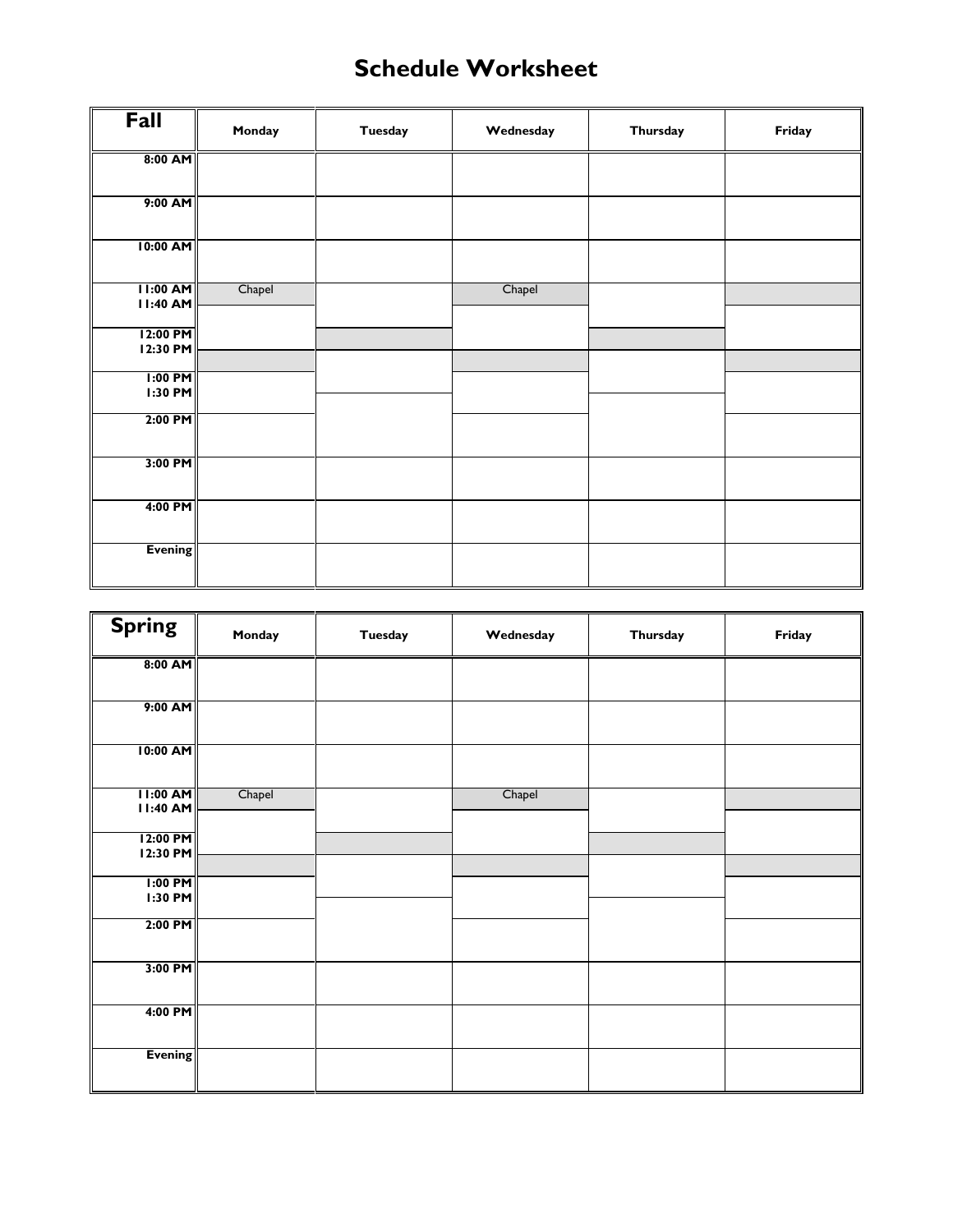| 6/9/2022               |                                     |                |                | <b>Course Schedule</b>   | 2022-2023       |      |                     |                 |      |                             |
|------------------------|-------------------------------------|----------------|----------------|--------------------------|-----------------|------|---------------------|-----------------|------|-----------------------------|
| <b>ART</b>             | Course                              | Subterm Credit |                | Hours                    | Days            |      | Location Instructor | Capacity        | Fees | Comments                    |
| <b>Fall Semester</b>   |                                     |                |                |                          |                 |      |                     |                 |      |                             |
| ART 100                | Introduction to Design              |                | 3              | 2:00PM - 2:50PM          | M W F           |      | KI30   Cross        | 4               |      |                             |
| <b>ART 101</b>         | Introduction to Drawing             |                | 3              | 10:00AM -II:50AM         | T R             | СI   | Cross               | 10              | 30   |                             |
| ART 103                | Photography I                       |                | 3              | I:30PM - 3:20PM          | TR              | CI.  | Cross               | 5               |      |                             |
| <b>Spring Semester</b> |                                     |                |                |                          |                 |      |                     |                 |      |                             |
| ART 103                | Photography I                       |                | 3              | 1:30PM - 3:20PM          | ΤR              | СI   | Cross               | 5               |      |                             |
| <b>ART 121</b>         | Kinetic Art: Balance & Movement 2   |                | 3              | I:00PM - 2:50PM          | M W F           | СI   | Cross               | 20              |      |                             |
| (SE) ART 130           | Art Appreciation: Culture & Media   |                | 3              | 3:00PM - 3:50PM          | M W F           | СI   | Cross               | 20              |      |                             |
| <b>ART 201</b>         | Drawing II                          |                | 3              | 10:00AM - 11:50AM        | TR              | СI   | Cross               | $\overline{10}$ |      |                             |
| <b>ART 231</b>         | Sophomore Fine Arts Portfolio       |                | ı              |                          | To be announced |      | K Rodgers           | 0               |      | Coreq                       |
| <b>AVIA</b>            |                                     |                |                |                          |                 |      |                     |                 |      |                             |
| <b>Fall Semester</b>   |                                     |                |                |                          |                 |      |                     |                 |      |                             |
| AVIA 101               | Introduction to Aviation            |                | 3              | $1:30PM - 2:45PM$        | T R             |      | K130 R Harder       | 0               |      | Exam fee                    |
| <b>AVIA 103</b>        | Private Pilot I                     |                | 2              |                          | By arrangement  |      | M Baker             | 0               | 7600 |                             |
| <b>AVIA 104</b>        | Private Pilot II                    |                | 2              |                          | By arrangement  |      | M Baker             | 0               | 3400 |                             |
| <b>AVIA 107</b>        | Private Pilot Transition            | $\overline{2}$ | 2              |                          | To be announced |      | M Baker             | 0               | 3400 |                             |
| AVIA 121               | Meteorology                         |                | 3              | 2:00PM - 3:30PM          | M W             |      | LP100 M Baker       | 20              |      |                             |
| <b>AVIA 130</b>        | Intro to Professional Aviation      | $\overline{2}$ | 2              | 2:00PM - 3:30PM          | F               |      | LP100 M Baker       | 20              |      |                             |
| <b>AVIA 205</b>        | Aircraft Systems                    |                | 3              | 8:30AM - 9:45AM          | TR              |      | LP100 M Baker       | 24              |      |                             |
| <b>AVIA 220</b>        | Instrument Flight I                 | $\mathbf{I}$   | J.             |                          | By arrangement  |      | M Baker             | 20              |      | 2725 Prereq, Coreq          |
| <b>AVIA 221</b>        | Instrument Flight II                |                | 2              | $\overline{\phantom{a}}$ | By arrangement  |      | M Baker             | 0               |      | 5325 Prereq, Coreq          |
| <b>AVIA 222</b>        | <b>Instrument Rating Principles</b> |                | 3              | ٠                        | By arrangement  |      | M Baker             | 0               |      | Prereq, exam fee            |
| <b>AVIA 229</b>        | <b>Commercial Pilot Principles</b>  | $\mathbf{2}$   | 3              |                          | By arrangement  |      | M Baker             | 20              |      | hybrid, exam fee            |
| <b>AVIA 230</b>        | Commercial Flight I                 |                | 3              |                          | By arrangement  |      | M Baker             | 10              |      | 13750 Prereq; Coreq         |
| <b>AVIA 231</b>        | Commercial Flight II                | 2              | 2              |                          | By arrangement  |      | M Baker             |                 |      | 10 8275 Prereq              |
| <b>AVIA 254 O</b>      | Human Factors (Online)              |                | 2              | 8:00AM - 9:50AM Online   |                 | ON   | R Sternal           | 20              |      | Online Synchronous          |
| <b>AVIA 305</b>        | <b>Advanced Aircraft Systems</b>    |                | 3              |                          | By arrangement  |      | Vetter              | 20              |      | Hybrid                      |
| <b>AVIA 321</b>        | <b>Aviation Weather</b>             |                | 3              |                          | By arrangement  |      | E Metzger           | 20              |      | Irreg. Schedule             |
| <b>AVIA 325</b>        | Mountain Flying                     |                | ı              |                          |                 |      | M Baker             | 20              |      | 1900 Prereq/Coreq, Oct 9/10 |
| <b>AVIA 331</b>        | Multiengine Ground School           | T              | J.             | 12:30PM - 1:20PM         | т               | K130 | M Baker             | 20              |      | Hybrid                      |
| <b>AVIA 332</b>        | Airplane Multiengine Land           |                | ı              |                          | By arrangement  |      | M Baker             | 99              |      | 6925 Prereq                 |
| <b>AVIA 336</b>        | Flight Instructor Ground School     |                | 4              |                          | To be announced |      | M Baker             | 13              |      | Prereq, Exam Fee            |
| <b>AVIA 340</b>        | Flight Instructor Airplane          |                | 2              |                          | By arrangement  |      | M Baker             | 99              |      | 6275 Prereq/Coreq.          |
| <b>AVIA 341</b>        | Flight Instructor - Instrument      |                | $\mathbf{I}$   |                          | By arrangement  |      | M Baker             | 99              |      | 3500 Prereq/Coreq.          |
| <b>AVIA 406</b>        | National Airspace System            |                | 3              | 8:00AM - 9:50AM          | M               |      | M Baker             | 20              |      |                             |
| <b>AVIA 432</b>        | Multiengine Experience              |                | $1-3$          |                          |                 |      | M Baker             | 20              |      | 7875 Fee per credit hour    |
| AVIA 461               | Aviation Law (Online)               |                | 3              | 6:30PM - 8:20PM          | R               | ON   | G Lander            | 20              |      | Synchronous                 |
| <b>AVIA 470</b>        | Flight Instructor - Multiengine     |                | ı              |                          | By arrangement  |      | M Baker             | 99              |      | 4450 Prereq/Coreq.          |
| <b>AVIA 485</b>        | Professional Internship             |                | I-L            |                          | By arrangement  |      | M Baker             | 30              |      |                             |
| <b>AVIA 490</b>        | Flight Instructor Internship        |                | $1-6$          |                          | By arrangement  |      | M Baker             | 20              |      |                             |
| <b>Spring Semester</b> |                                     |                |                |                          |                 |      |                     |                 |      |                             |
| <b>AVIA 101</b>        | Introduction to Aviation            |                | 3              |                          | By arrangement  |      | M Baker             | 0               |      | Exam fee                    |
| <b>AVIA 103</b>        | Private Pilot I                     |                | $\overline{2}$ | $\overline{\phantom{a}}$ | By arrangement  |      | M Baker             | 0               | 7600 |                             |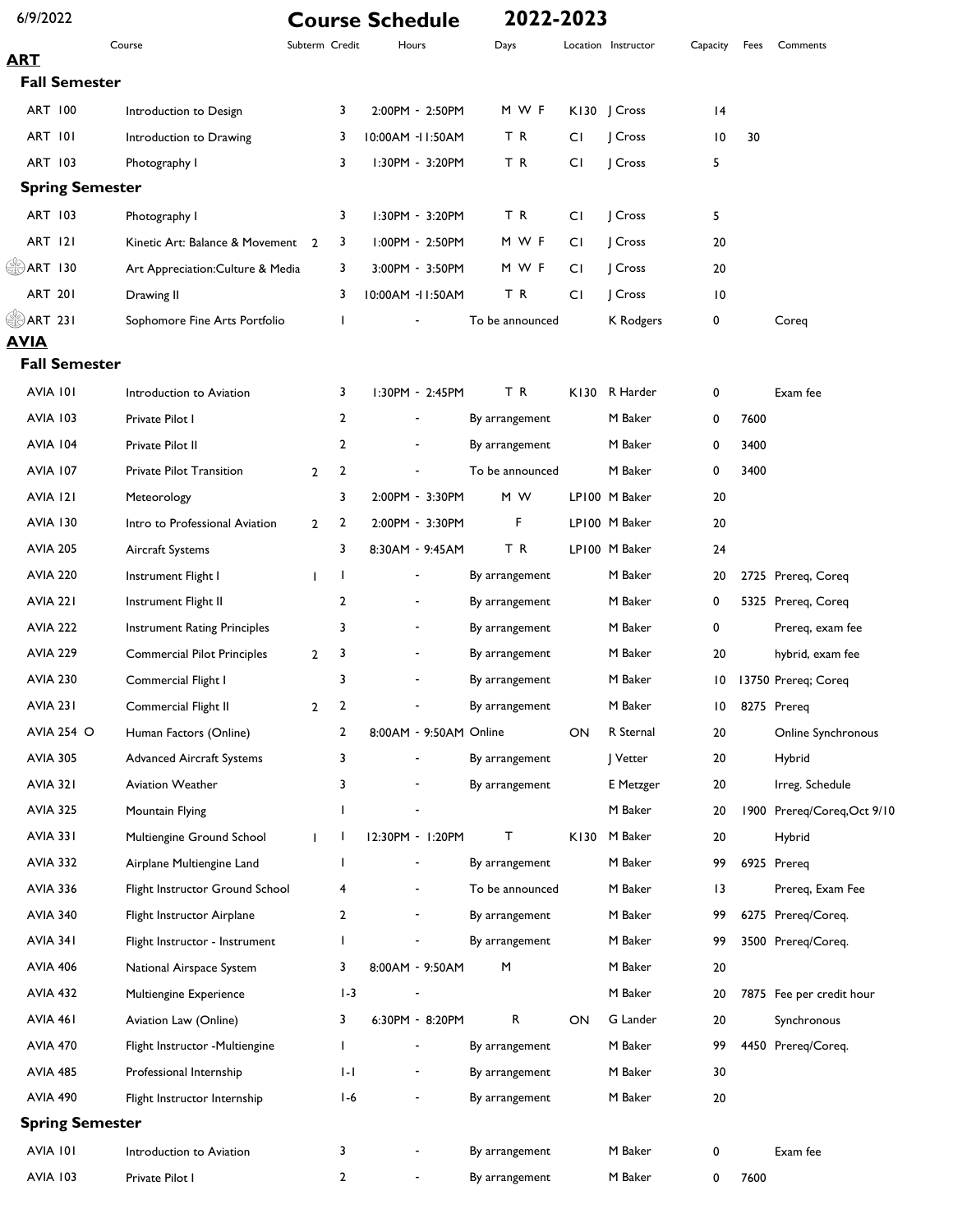### 6/9/2022 **Course Schedule 2022-2023**

Course Subterm Credit Hours Days Location Instructor Capacity Fees Comments

### **AVIA Spring Semester**

| <b>AVIA 104</b>           | Private Pilot II                          | $\overline{2}$ |                          | By arrangement |                  | M Baker             | 0  | 3400 |                          |
|---------------------------|-------------------------------------------|----------------|--------------------------|----------------|------------------|---------------------|----|------|--------------------------|
| <b>AVIA 106</b>           | Airspace & Air Traffic                    | $\mathbf{I}$   | 3:00PM - 3:50PM          | т              | K130             | R Harder            | 20 |      |                          |
| <b>AVIA 107</b>           | Private Pilot Transition                  | 2              |                          | By arrangement |                  | M Baker             | 0  | 3400 |                          |
| AVIA 161                  | Aviation Regulations (Online)             | $\overline{2}$ | 6:30PM - 8:20PM          | R              | ON               | G Lander            | 30 |      | Synchronous              |
| <b>AVIA 206 O</b>         | Aerodynamics/Aircraft Perf (Online)       | 2              | 8:00AM - 9:50AM Online   |                | ON               | R Sternal           | 20 |      | Online Synchronous       |
| <b>AVIA 220</b>           | Instrument Flight I<br>$\overline{2}$     | J.             |                          | By arrangement |                  | M Baker             | 20 |      | 2725 Prereq/Coreq        |
| <b>AVIA 221</b>           | Instrument Flight II<br>$\overline{2}$    | 2              | $\overline{\phantom{a}}$ | By arrangement |                  | M Baker             | 0  |      | 5325 Prereq, Coreq       |
| <b>AVIA 222</b>           | <b>Instrument Rating Principles</b>       | 3              | $\overline{\phantom{a}}$ | By arrangement |                  | M Baker             | 0  |      | Prereq, exam fee         |
| <b>AVIA 229</b>           | <b>Commercial Pilot Principles</b>        | 3              | $\overline{\phantom{a}}$ | By arrangement |                  | M Baker             | 20 |      | Hybrid, exam fee         |
| <b>AVIA 230</b>           | Commercial Flight I                       | 3              |                          | By arrangement |                  | M Baker             | 99 |      | 13750 Prereq; Coreq      |
| AVIA 231                  | Commercial Flight II                      | 2              |                          | By arrangement |                  | M Baker             | 99 |      | 8275 Prereq              |
| $\circledcirc$ AVIA 281 O | Aviation Safety (Online)                  | 3              | 8:00AM - 9:50AM Online   |                | ON               | R Sternal           | 20 |      | Online Synchronous       |
| <b>AVIA 316</b>           | <b>Advanced Aircraft Performance</b>      | 3              | 8:00AM - 9:50AM          | M              |                  | LP100   Vetter      | 20 |      | Meets every other week   |
| <b>AVIA 331</b>           | Multiengine Ground School<br>$\mathbf{I}$ | $\mathbf{I}$   | 12:30PM - 1:20PM         | т              | K130             | M Baker             | 20 |      | Hybrid                   |
| <b>AVIA 332</b>           | Airplane Multiengine Land                 | ı              |                          | By arrangement |                  | M Baker             | 99 |      | 6925 Prereg              |
| <b>AVIA 336</b>           | Flight Instructor Ground School           | 4              | 8:00AM - 9:55AM          | WF             |                  | LP100 M Baker       | 13 |      | Prereq, Exam Fee         |
| <b>AVIA 340</b>           | Flight Instructor Airplane                | 2              |                          | By arrangement |                  | M Baker             | 99 |      | 6275 Prereq/Coreq.       |
| <b>AVIA 341</b>           | Flight Instructor - Instrument            |                | $\overline{\phantom{a}}$ | By arrangement |                  | M Baker             | 99 |      | 3500 Prereq/Coreq.       |
| <b>AVIA 432</b>           | Multiengine Experience                    | $1-3$          | $\overline{\phantom{a}}$ | By arrangement |                  | M Baker             | 20 |      | 7875 Fee per credit hour |
| AVIA 451                  | Crew Resource Management                  | 4              | 8:00AM - 9:50AM          | M              |                  | M Baker             | 20 | 3500 |                          |
| <b>AVIA 455</b>           | Air Carrier Operations                    | 3              |                          | By arrangement |                  | M Baker             | 20 |      | Hybrid                   |
| <b>AVIA 470</b>           | Flight Instructor - Multiengine           | J              |                          | By arrangement |                  | M Baker             | 99 |      | 4450 Prereq/Coreq.       |
| AVIA 481                  | Safety Management                         | 3              | 8:00AM - 9:50AM          | т              |                  | M Baker             | 20 |      |                          |
| <b>AVIA 485</b>           | Professional Internship                   | I-I            |                          | By arrangement |                  | M Baker             | 30 |      |                          |
| <b>AVIA 490</b>           | Flight Instructor Internship              | I-6            |                          | By arrangement |                  | M Baker             | 20 |      |                          |
| <b>BISC</b>               |                                           |                |                          |                |                  |                     |    |      |                          |
| <b>Fall Semester</b>      |                                           |                |                          |                |                  |                     |    |      |                          |
| $\circledcirc$ BISC 100   | Introduction to Biology                   | 4              | 10:00AM -10:50AM         | M W F          | C <sub>28</sub>  | K Miller Hesed      | 20 | 80   |                          |
|                           |                                           |                | 1:30PM - 3:20PM          | R              | C10              |                     |    |      | Lab                      |
| <b>BISC 104</b>           | Intro to Ecology and Evol Biology         | 4              | 3:00PM - 3:50PM          | M W F          | C <sub>28</sub>  | K Miller Hesed      | 17 | 80   |                          |
|                           |                                           |                | I:35PM - 3:25PM          | Τ              | C10              |                     |    |      | Lab                      |
| $\circled{=}$ BISC 120    | <b>Environmental Science</b>              | 4              | 9:00AM - 9:50AM          | M W F          | P <sub>2</sub> 3 | M Mosquera Jense 20 |    | 80   |                          |
|                           |                                           |                | 8:00AM - 9:50AM          | R              | C10              |                     |    |      | Lab                      |
| <b>BISC 215</b>           | Pathophysiology                           | 3              | 10:00AM -11:15AM         | TR             | C <sub>28</sub>  | K Miller Hesed      | 8  |      | Prereq: BISC 205         |
| <b>Spring Semester</b>    |                                           |                |                          |                |                  |                     |    |      |                          |
| <b>BISC 105</b>           | Introduction to Organismal Biology        | 4              | 10:00AM -11:15AM         | TR             | C <sub>28</sub>  | K Miller Hesed      | 8  | 80   |                          |
|                           |                                           |                | I:30PM - 3:20PM          | Τ              | C10              |                     |    |      | Lab                      |
| $\circledcirc$ BISC 120   | <b>Environmental Science</b>              | 4              | II:40AM - I2:30PM        | M W F          | P <sub>2</sub> 3 | M Mosquera Jense 20 |    | 80   |                          |
|                           |                                           |                | 8:00AM - 9:50AM          | Τ              | C10              |                     |    |      | Lab                      |
| <b>BISC 205 A</b>         | Anatomy and Physiology                    |                | 4-5 9:00AM -10:50AM      | M F            | P <sub>2</sub> 3 | K Miller Hesed      | 20 | 80   |                          |
|                           |                                           |                | 9:00AM -10:50AM          | W              | C10              |                     |    |      | Lab                      |
| <b>BISC 205 B</b>         | Anatomy and Physiology                    | 4-5            | 9:00AM -10:50AM          | M F            | P23              | K Miller Hesed      | 20 | 80   |                          |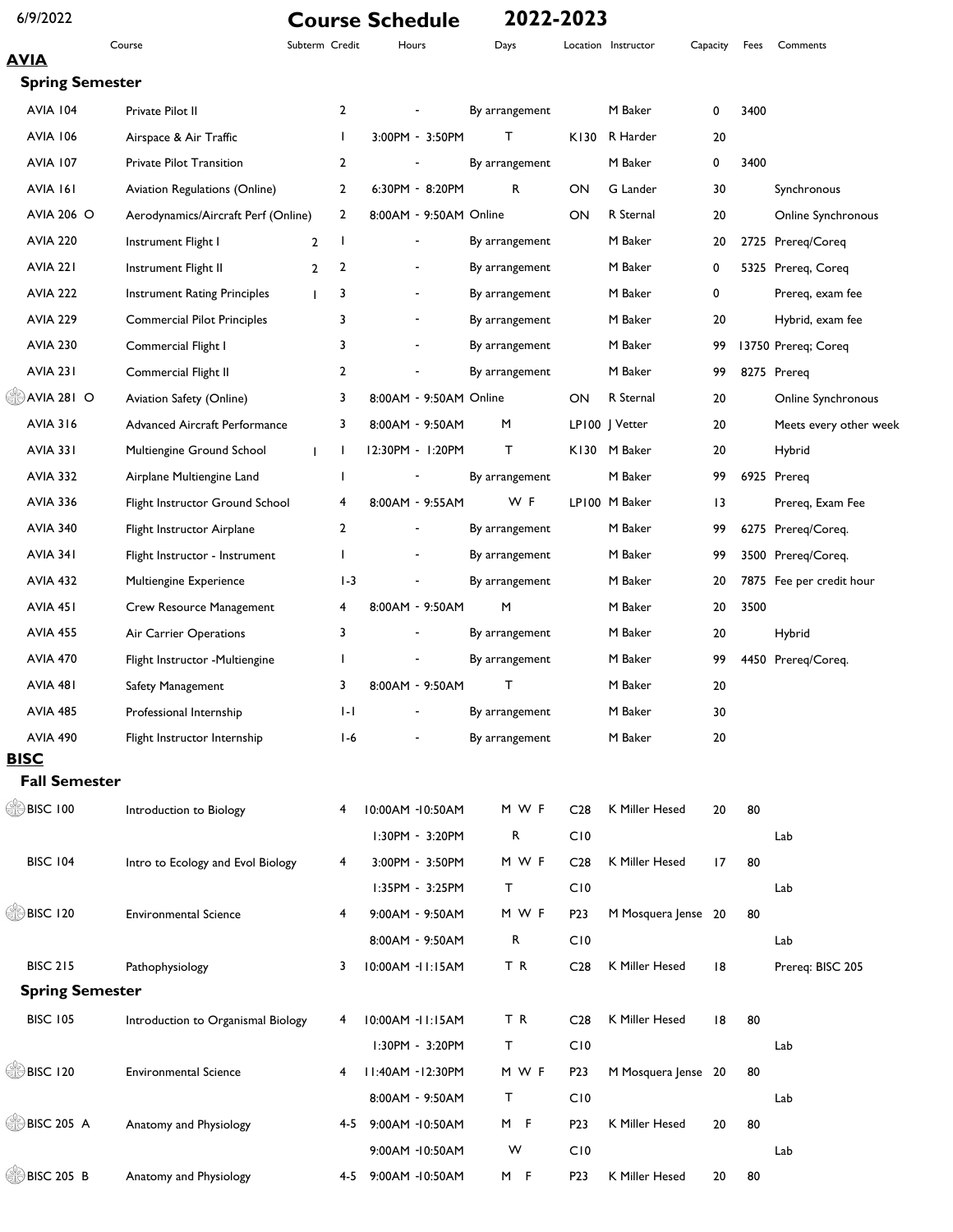| 6/9/2022                              |                                      |                              |     | <b>Course Schedule</b> | 2022-2023                    |                 |                     |          |      |                        |
|---------------------------------------|--------------------------------------|------------------------------|-----|------------------------|------------------------------|-----------------|---------------------|----------|------|------------------------|
|                                       | Course                               | Subterm Credit               |     | Hours                  | Days                         |                 | Location Instructor | Capacity | Fees | Comments               |
| <b>BISC</b><br><b>Spring Semester</b> |                                      |                              |     |                        |                              |                 |                     |          |      |                        |
| <b>BISC 205 B</b>                     | Anatomy and Physiology               |                              | 4-5 | 2:00PM - 3:50PM        | W                            | C <sub>10</sub> | K Miller Hesed      | 20       | 80   | Lab                    |
| <b>BISC 206 A</b>                     | Microbiology                         | 4                            |     | 8:00AM - 8:50AM        | M W F                        | C <sub>28</sub> | M Mosquera Jense 20 |          | 80   |                        |
|                                       |                                      |                              |     | 8:00AM - 9:50AM        | R                            | C10             |                     |          |      |                        |
| <b>BISC 206 B</b>                     | Microbiology                         | 4                            |     | 8:00AM - 8:50AM        | M W F                        | C <sub>28</sub> | M Mosquera Jense 20 |          | 80   | Lab                    |
|                                       |                                      |                              |     | 10:00AM - 11:50AM      | R                            | C10             |                     |          |      | Lab                    |
| <b>BUAC</b><br><b>Fall Semester</b>   |                                      |                              |     |                        |                              |                 |                     |          |      |                        |
| <b>BUAC 205</b>                       | <b>Financial Accounting I</b>        | 4                            |     | 10:00AM -10:50AM       | MTW F                        |                 | S119   Thompson     | 25       |      |                        |
| <b>Spring Semester</b>                |                                      |                              |     |                        |                              |                 |                     |          |      |                        |
| <b>BUAC 206</b>                       | Managerial Accounting I              | 3                            |     | 10:00AM -10:50AM       | M W F                        |                 | S119   Thompson     | 25       |      | prereq, Soph preferred |
| <b>BUAD</b>                           |                                      |                              |     |                        |                              |                 |                     |          |      |                        |
| <b>Fall Semester</b>                  |                                      |                              |     |                        |                              |                 |                     |          |      |                        |
| BUAD 109                              | <b>Exploring Business</b>            | 3                            |     | $1:30PM - 2:45PM$      | TR                           | SI 19           | C Moham             | 25       |      |                        |
| BUAD 301                              | Professional Development I           | $\mathbf{I}$<br>$\mathbf{I}$ |     | 10:00AM -11:15AM       | M                            | K106            | D McAlister         | 30       |      |                        |
| <b>BUAD 302</b>                       | Professional Development II          | 2<br>$\mathbf{I}$            |     | 10:00AM -11:15AM       | M                            | K106            | D McAlister         | 30       |      |                        |
| <b>BUAD 303</b>                       | Professional Development III         | $\mathbf{L}$<br>$\mathbf{I}$ |     | 10:00AM -11:15AM       | т                            |                 | K106 D McAlister    | 30       |      |                        |
| <b>BUAD 304</b>                       | Professional Development IV          | $\mathbf{2}$<br>J.           |     | 10:00AM -11:15AM       | т                            |                 | K106 D McAlister    | 30       |      |                        |
| <b>BUAD 320</b>                       | Org Behavior & Human Resources 2     | 3                            |     | 8:30AM - II:20AM       | ΤR                           |                 | K120 L Diggs        | 30       |      |                        |
| <b>BUAD 330</b>                       | Strategic Management                 | 3<br>T                       |     | $1:00PM - 3:50PM$      | M W                          |                 | K120 C Moham        | 30       |      |                        |
| <b>BUAD 340</b>                       | Financial Management                 | 3<br>T                       |     | I:00PM - 3:50PM        | TR                           |                 | K120   Thompson     | 30       |      |                        |
| <b>BUAD 345</b>                       | Marketing                            | 3<br>$\overline{2}$          |     | $1:00PM - 3:50PM$      | M W                          |                 | K120 C Moham        | 30       |      |                        |
| <b>BUAD 360</b>                       | Ethical Leadership                   | 3<br>T                       |     | 8:30AM - II:20AM       | ΤR                           |                 | K120 C Moham        | 30       |      |                        |
| <b>BUAD 421</b>                       | Leading Diversity in Organizations 2 | 3                            |     | 8:30AM - II:20AM       | M W                          |                 | K120 L Diggs        | 30       |      |                        |
| <b>BUAD 423</b>                       | Organization Group & Team Dynamics   | 3                            |     | 8:30AM - II:20AM       | M W                          |                 | K120 L Diggs        | 30       |      |                        |
| <b>Spring Semester</b>                |                                      |                              |     |                        |                              |                 |                     |          |      |                        |
| <b>BUAD II2 O</b>                     | Personal Finance (Online)            | 3                            |     | 8:30AM - 9:45AM        | TR                           | ON              | J Thompson          | 25       |      | Synchronous            |
| <b>BUAD 220</b>                       | Management                           | 3                            |     | 9:00AM - 9:50AM        | M W F                        | SI 19           | C Moham             | 24       |      |                        |
| <b>BUAD 318</b>                       | Entrepreneurship for Greater Good2   | 3                            |     | I:00PM - 3:50PM        | M W                          |                 | K120 C Moham        | 30       |      |                        |
| BUAD 321                              | Org Leadership & Change Management 3 |                              |     | I:00PM - 3:50PM        | M W                          |                 | K120 L Diggs        | 30       |      |                        |
| <b>BUAD 322</b>                       | Managing Conflict & Diversity        | 3                            |     | 8:30AM - II:20AM       | TR                           | K120            | N Peacock           | 30       |      |                        |
| <b>BUAD 361</b>                       | <b>Business Legal Environment</b>    | 3<br>T                       |     | 8:30AM - II:20AM       | ΤR                           |                 | K120 S Scribner     | 30       |      |                        |
| <b>BUAD 430</b>                       | Analytics & Digital Economy          | 3<br>T                       |     | I:00PM - 3:50PM        | TR                           |                 | K120 C Moham        | 30       |      |                        |
| <b>BUAD 485</b>                       | Internship                           | 3                            |     |                        | By arrangement               |                 | D McAlister         | 30       |      |                        |
| <b>BUCS</b>                           |                                      |                              |     |                        |                              |                 |                     |          |      |                        |
| <b>Fall Semester</b>                  |                                      |                              |     |                        |                              |                 |                     |          |      |                        |
| BUCS II2 O                            | Introduction to Computers (Online)   | 2                            |     |                        | Online                       | ON              | C Moham             | 18       |      | Asynchronous           |
| BUCS 117                              | <b>Computer Applications</b>         | 3                            |     | 8:30AM - 9:45AM        | TR                           | K130            | C Moham             | 18       |      | Hybrid                 |
| <b>BUCS 123 O</b>                     | Web Authoring & Publishing (Online)  | 3                            |     | 10:00AM -10:50AM       | M W F                        |                 | K130 R Harder       | 18       |      | Synchronous            |
| <b>BUCS 138</b>                       | Computer Programming I               | 3                            |     | 3:00PM - 3:50PM        | M W F                        |                 | K130 R Harder       | 18       |      | Prereq                 |
| <b>BUCS 250</b>                       | <b>Computer Applications:Excel</b>   | ı                            |     |                        | To be announced K130 C Moham |                 |                     | 0        |      | Ind. Study             |
| <b>Spring Semester</b>                |                                      |                              |     |                        |                              |                 |                     |          |      |                        |
| <b>BUCS 238</b>                       | Computer Programming II              | 3                            |     | I:00PM - I:50PM        | M W F                        | K130            | R Harder            | 18       |      | Prereq                 |
| <b>BUCS 325</b>                       | MIS Systems Thinking                 | 3                            |     | 8:30AM - II:20AM       | TR                           | S119            | C Moham             | 30       |      |                        |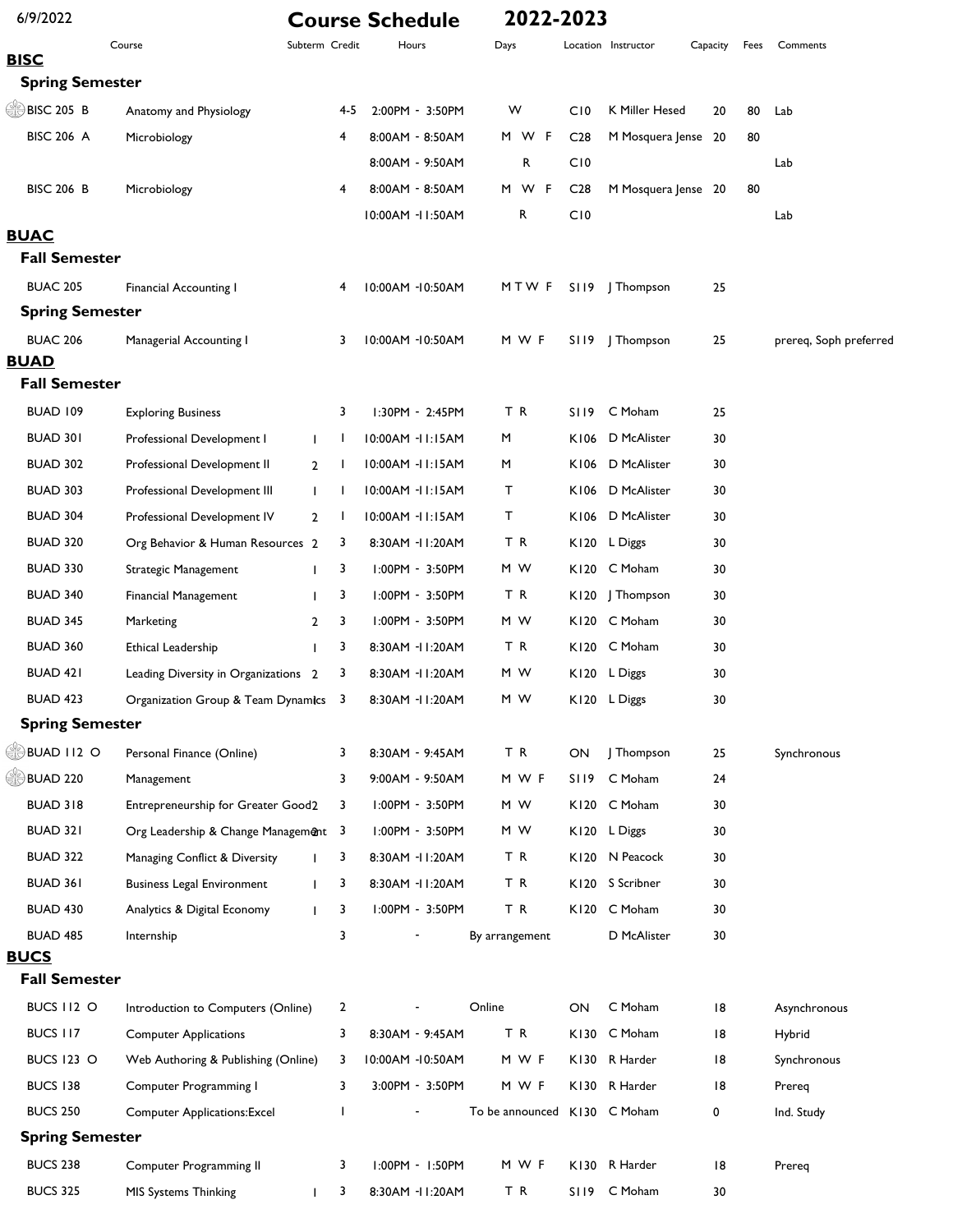| 6/9/2022                            |                                |                     |     | <b>Course Schedule</b> | 2022-2023      |                  |                     |          |      |                        |
|-------------------------------------|--------------------------------|---------------------|-----|------------------------|----------------|------------------|---------------------|----------|------|------------------------|
|                                     | Course                         | Subterm Credit      |     | Hours                  | Days           |                  | Location Instructor | Capacity | Fees | Comments               |
| <b>CHEM</b><br><b>Fall Semester</b> |                                |                     |     |                        |                |                  |                     |          |      |                        |
| $\circled{=}$ CHEM 101 A            | Introductory Chemistry         | 4                   |     | 8:00AM - 8:50AM        | M W F          | P <sub>2</sub> 3 | M Mosquera Jense 20 |          | 80   |                        |
|                                     |                                |                     |     | 8:00AM - 9:50AM        | т              | C9               |                     |          |      | Lab                    |
| CHEM 101 B                          | Introductory Chemistry         | 4                   |     | 8:00AM - 8:50AM        | M W F          | P <sub>2</sub> 3 | M Mosquera Jense 20 |          | 80   |                        |
|                                     |                                |                     |     | 10:00AM -11:50AM       | т              | C9               |                     |          |      | Lab                    |
| CHEM 101 C                          | Introductory Chemistry         | 4                   |     | 2:00PM - 2:50PM        | M W F          | K160             | W Friesen           | 18       | 80   | <b>Health Sciences</b> |
|                                     |                                |                     |     | I:30PM - 3:20PM        | R              | C9               |                     |          |      | Lab                    |
| CHEM 121 A                          | General Chemistry I            |                     | 4-5 | I:00PM - I:50PM        | M W F          | C <sub>28</sub>  | <b>W</b> Friesen    | 8        | 80   |                        |
|                                     |                                |                     |     | 8:00AM - 9:50AM        | R              | C9               |                     |          |      | Lab                    |
| CHEM 121 B                          | General Chemistry I            |                     | 4-5 | I:00PM - I:50PM        | M W F          | C <sub>28</sub>  | W Friesen           | 18       | 80   |                        |
|                                     |                                |                     |     | 10:00AM -11:50AM       | R              | C9               |                     |          |      | Lab                    |
| <b>CHEM 203</b>                     | Organic Chemistry I            | 4                   |     | 8:00AM - 8:50AM        | M W F          | C12              | <b>W</b> Friesen    | 12       | 80   | Prereq                 |
|                                     |                                |                     |     | 8:00AM -10:30AM        | т              | C8               |                     |          |      | Lab                    |
| <b>Spring Semester</b>              |                                |                     |     |                        |                |                  |                     |          |      |                        |
| <b>CHEM 122 A</b>                   | General Chemistry II           |                     | 4-5 | $1:00PM - 1:50PM$      | M W F          | C <sub>28</sub>  | <b>W</b> Friesen    | 18       | 80   | Prereq                 |
|                                     |                                |                     |     | 10:00AM - 12:00PM      | R              | C9               |                     |          |      | Lab                    |
| <b>CHEM 122 B</b>                   | General Chemistry II           |                     | 4-5 | 1:00PM - 1:50PM        | M W F          | C <sub>28</sub>  | <b>W</b> Friesen    | 18       | 80   | Prereq                 |
|                                     |                                |                     |     | I:00PM - 2:50PM        | R              | C9               |                     |          |      | Lab                    |
| CHEM 204                            | Organic Chemistry II           | 4                   |     | 8:00AM - 8:50AM        | M W F          | CI2              | <b>W</b> Friesen    | 8        | 80   | Prereq                 |
|                                     |                                |                     |     | 7:30AM - 9:50AM        | R              | C8               |                     |          |      | Lab                    |
| <b>COMM</b>                         |                                |                     |     |                        |                |                  |                     |          |      |                        |
| <b>Fall Semester</b>                |                                |                     |     |                        |                |                  |                     |          |      |                        |
| COMM 206 A                          | Speech Communication           | 3                   |     | $1:00PM - 1:50PM$      | M W F          | P <sub>20</sub>  | R Jantzi            | 25       |      |                        |
| $\circledcirc$ COMM 206 B           | Speech Communication           | 3                   |     | 10:00AM -11:15AM       | T R            | P <sub>20</sub>  | C Worden            | 25       |      |                        |
| COMM 206 O                          | Speech Communication (Online)  | 3                   |     |                        | Online         | ON.              | C Worden            | 25       |      | Asynchronous           |
| <b>COMM 342</b>                     | <b>Strategic Communication</b> | $\overline{2}$<br>3 |     | I:00PM - 3:50PM        | TR             |                  | K120 C Moham        | 30       |      |                        |
| <b>Spring Semester</b>              |                                |                     |     |                        |                |                  |                     |          |      |                        |
| $\circledcirc$ COMM 206 A           | Speech Communication           | 3                   |     | 10:00AM -10:50AM       | M W F          | P <sub>20</sub>  | R Jantzi            | 25       |      |                        |
| COMM 206 B                          | Speech Communication           | 3                   |     | 10:00AM - II:15AM      | TR             | P <sub>20</sub>  | C Worden            | 25       |      |                        |
| COMM 206 I                          | Speech Communication           | 3                   |     | I:30PM - 2:45PM        | TR             | F125             | C Worden            | 25       |      | Int'l students only    |
| <b>ECON</b>                         |                                |                     |     |                        |                |                  |                     |          |      |                        |
| <b>Fall Semester</b>                |                                |                     |     |                        |                |                  |                     |          |      |                        |
| ECON 221 A                          | Principles of Macroeconomics   | 3                   |     | 8:00AM - 8:50AM        | M W F          |                  | K160   Thompson     | 36       |      |                        |
| <b>ECON 221 B</b>                   | Principles of Macroeconomics   | 3                   |     | 9:00AM - 9:50AM        | M W F          |                  | K160   Thompson     | 36       |      |                        |
| <b>Spring Semester</b>              |                                |                     |     |                        |                |                  |                     |          |      |                        |
| ECON 222 A                          | Prin Of Microeconomics         | 3                   |     | 8:00AM - 8:50AM        | M W F          |                  | K150   Thompson     | 29       |      | Prereg                 |
| ECON 222 B<br><b>EDUC</b>           | Prin Of Microeconomics         | 3                   |     | 11:40AM -12:30PM       | M W F          |                  | K150   Thompson     | 29       |      | Prereq                 |
| <b>Fall Semester</b>                |                                |                     |     |                        |                |                  |                     |          |      |                        |
| $\circledcirc$ EDUC 210             | Diverse Learners               | 3                   |     | 9:00AM - 9:50AM        | M W F          |                  | S105 H Hochstetler  | 20       |      | Prereq                 |
| <b>Spring Semester</b>              |                                |                     |     |                        |                |                  |                     |          |      |                        |
| <b>EDUC 103</b>                     | Introduction to Education      | 3                   |     | 8:00AM - 8:50AM        | M W F          | P <sub>20</sub>  | H Hochstetler       | 23       |      |                        |
| EDUC 104                            | Field Experience               | T                   |     |                        | By arrangement | S105             | H Hochstetler       | 20       |      | Prereq, observation    |
| <b>SEDUC 204</b>                    | Intro to Children's Literature | 3                   |     | 8:30AM - 9:45AM        | TR             | C <sub>14</sub>  | H Hochstetler       | 20       |      |                        |
|                                     |                                |                     |     |                        |                |                  |                     |          |      |                        |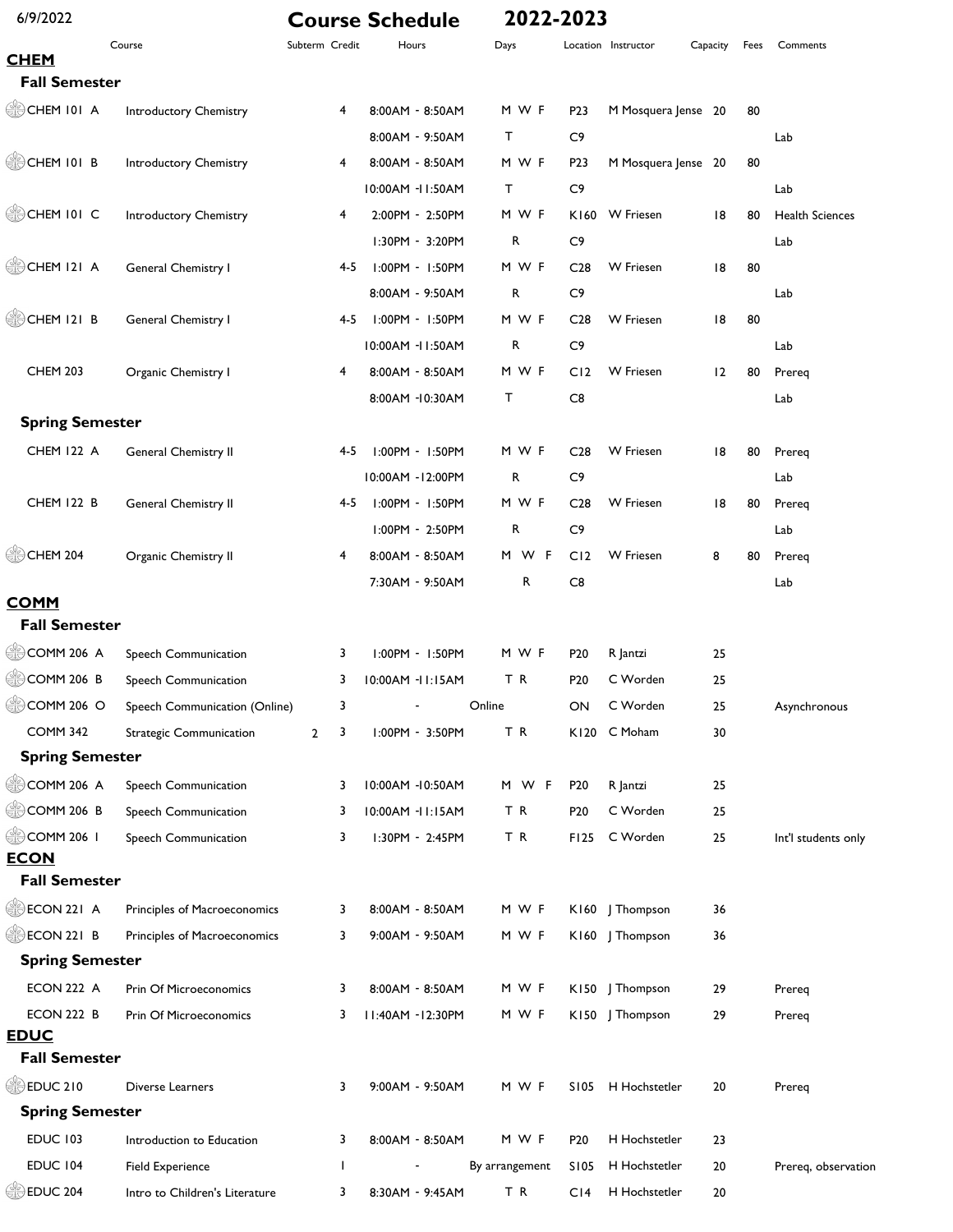| 6/9/2022                  |                                     |                | <b>Course Schedule</b>   |        | 2022-2023       |                     |          |      |                               |
|---------------------------|-------------------------------------|----------------|--------------------------|--------|-----------------|---------------------|----------|------|-------------------------------|
| <b>ENGL</b>               | Course                              | Subterm Credit | Hours                    | Days   |                 | Location Instructor | Capacity | Fees | Comments                      |
| <b>Fall Semester</b>      |                                     |                |                          |        |                 |                     |          |      |                               |
| <b>ENGL 009 O</b>         | TOEFL iBT Test Preparation (Online) | J.             |                          | Online | ON              | C Johnson           | 15       |      | Asynchronous                  |
| <b>ENGL 100</b>           | <b>Basic Writing</b>                | 3              | 10:00AM -10:50AM         | M W F  | S8              | M Barton            | 15       |      |                               |
| <b>ENGL 103 O</b>         | ESL:IntermGrammar (Online)          | 3              |                          | Online | ON              | C Johnson           | 15       |      | Async, Coreq                  |
| <b>ENGL 104 O</b>         | ESL:Integrated Language Arts(Online | 3              |                          | Online | ON              | A Swartley          | 20       |      | Async, Coreq                  |
| $\circled{ }$ ENGL 112    | Studies in Literature               | 3              | 9:00AM - 9:50AM          | M W F  | <b>FI25</b>     | A Christensen       | 24       |      |                               |
| $\circledcirc$ ENGL 125 A | College Writing I                   | 3              | 2:00PM - 2:50PM          | M W F  | <b>FI25</b>     | M Barton            | 20       |      |                               |
| <b>B</b> ENGL 125 B       | College Writing I                   | 3              | 3:00PM - 3:50PM          | M W F  | F125            | M Barton            | 20       |      |                               |
| <b>ENGL 125 C</b>         | College Writing I                   | 3              | 10:00AM -10:50AM         | M W F  | F125            | A Christensen       | 20       |      |                               |
| $\circledcirc$ ENGL 125 O | College Writing I (Online)          | 3              |                          | Online | ON              | J Lazaro Moreno     | 30       |      | Asynchronous, Intl stdnt only |
| <b>ENGL 126 A</b>         | College Writing Lab                 | 1              | 10:00AM -10:50AM         | т      | S105            | M Barton            | 20       |      | CoReq ENGL 125                |
| <b>ENGL 126 B</b>         | College Writing Lab                 | T              | 3:00PM - 3:50PM          | T      | S105            | M Barton            | 20       |      | CoReq ENGL 125                |
| <b>ENGL 135 A</b>         | College Writing II                  | 3              | $1:00PM - 1:50PM$        | M W F  | F125            | A Christensen       | 20       |      |                               |
| <b>ENGL 135 B</b>         | College Writing II                  | 3              | 2:00PM - 2:50PM          | M W F  | P <sub>20</sub> | A Christensen       | 20       |      |                               |
| <b>Spring Semester</b>    |                                     |                |                          |        |                 |                     |          |      |                               |
| <b>ENGL 009 O</b>         | TOEFL iBT Test Preparation (Online) | J.             |                          | Online | ON              | C Johnson           | 15       |      | Asynchronous                  |
| <b>ENGL 103 O</b>         | ESL:IntermGrammar (Online)          | 3              | $\overline{\phantom{a}}$ | Online | ON              | C Johnson           | 15       |      | Async, Coreq                  |
| <b>ENGL 104 O</b>         | ESL:IntegratedLanguageArts(Online)  | 3              | $\overline{\phantom{a}}$ | Online | ON              | A Swartley          | 20       |      | Async, Coreq                  |
| <b>ENGL 105 O</b>         | ESL:Adv Listen/Speak (Online)       | 3              | $\overline{\phantom{a}}$ | Online | ON              | C Johnson           | 15       |      | Async, Intl students only     |
| <b>ENGL 125 A</b>         | College Writing I                   | 3              | 10:00AM -10:50AM         | M W F  | C <sub>14</sub> | M Barton            | 20       |      |                               |
| <b>ENGL 125 B</b>         | College Writing I                   | 3              | 10:00AM - II:15AM        | TR     | F125            | A Christensen       | 30       |      |                               |
| <b>ENGL 125 O</b>         | College Writing I (Online)          | 3              |                          | Online | ON              | C Moham             | 20       |      | Asynchronous                  |
| <b>ENGL 135 A</b>         | College Writing II                  | 3              | 9:00AM - 9:50AM          | M W F  | F125            | M Barton            | 20       |      |                               |
| <b>B</b> ENGL 135 B       | College Writing II                  | 3              | 10:00AM -10:50AM         | M W F  | F125            | A Christensen       | 20       |      |                               |
| <b>DENGL 204</b>          | Intro to Children's Literature      | 3              | 8:30AM - 9:45AM          | ΤR     | CI4             | H Hochstetler       | 20       |      |                               |
| $\circledcirc$ ENGL 215   | Introduction to Film                | 3              | 6:30PM - 9:00PM          | M      | Ш               | A Christensen       | 25       |      |                               |
|                           |                                     |                | I:30PM - 2:45PM          | TR     | S15             |                     |          |      |                               |
| <b>DENGL 217</b>          | Lit of Race, Ethnicity, and Gender  | 3              | I:00PM - I:50PM          | M W F  | <b>FI25</b>     | A Christensen       | 23       |      |                               |
| <b>ENGL 220 O</b>         | Creative Writing (Online)           | 3              |                          | Online | ON              | M Barton            | 25       |      | Aysnchronous                  |
| <b>ENGL 225</b>           | Adv Critical Research & Argument    | 3              | 8:30AM - 9:45AM          | TR     | F125            | M Barton            | 16       |      |                               |
| <b>ENGR</b>               |                                     |                |                          |        |                 |                     |          |      |                               |
| <b>Fall Semester</b>      |                                     |                |                          |        |                 |                     |          |      |                               |
| ENGR 171                  | Intro to Engineering                | 2              | 10:00AM -10:50AM         | M W F  | СI              | Reimer              | 24       | 90   | 8 wks MW, 8 wks MWF           |
| <b>ENGR 222</b>           | Dynamics                            | 3              | 9:00AM - 9:50AM          | M W F  | C <sub>12</sub> | Krehbiel            | 15       |      | Preregs                       |
| <b>ENGR 261</b>           | Manufacturing Methods               | 3              | II:40AM - I2:30PM        | M W F  | P <sub>20</sub> | C Moham             | 30       |      |                               |
| <b>ENGR 331</b>           | Digital System Design               | 3              | 2:00PM - 2:50PM          | W F    |                 | FI18 C Fadden       | 30       | 50   | Preregs                       |
|                           |                                     |                | I:00PM - 3:00PM          | T.     | FI18            |                     |          |      | Lab                           |
| <b>ENGR 335</b>           | Electronics                         | 3              | 10:00AM -10:50AM         | M W    |                 | FII8 C Fadden       | 30       | 75   | Preregs                       |
|                           |                                     |                | 10:00AM - 12:00PM        | R      | FI18            |                     |          |      | Lab                           |
| <b>ENGR 371</b>           | <b>Fundamentals of Mechatronics</b> | 3              | 3:00PM - 3:50PM          | M W    |                 | F108 C Moham        | 30       |      | 100 Preregs                   |
|                           |                                     |                | 10:00AM -12:00PM         | R      | <b>F108</b>     |                     |          |      | Lab                           |
| <b>Spring Semester</b>    |                                     |                |                          |        |                 |                     |          |      |                               |
| <b>ENGR 207</b>           | <b>Engineering Graphics</b>         | 3              | 8:00AM - 8:50AM          | M W F  |                 | S119 J Reimer       | 24       | 90   |                               |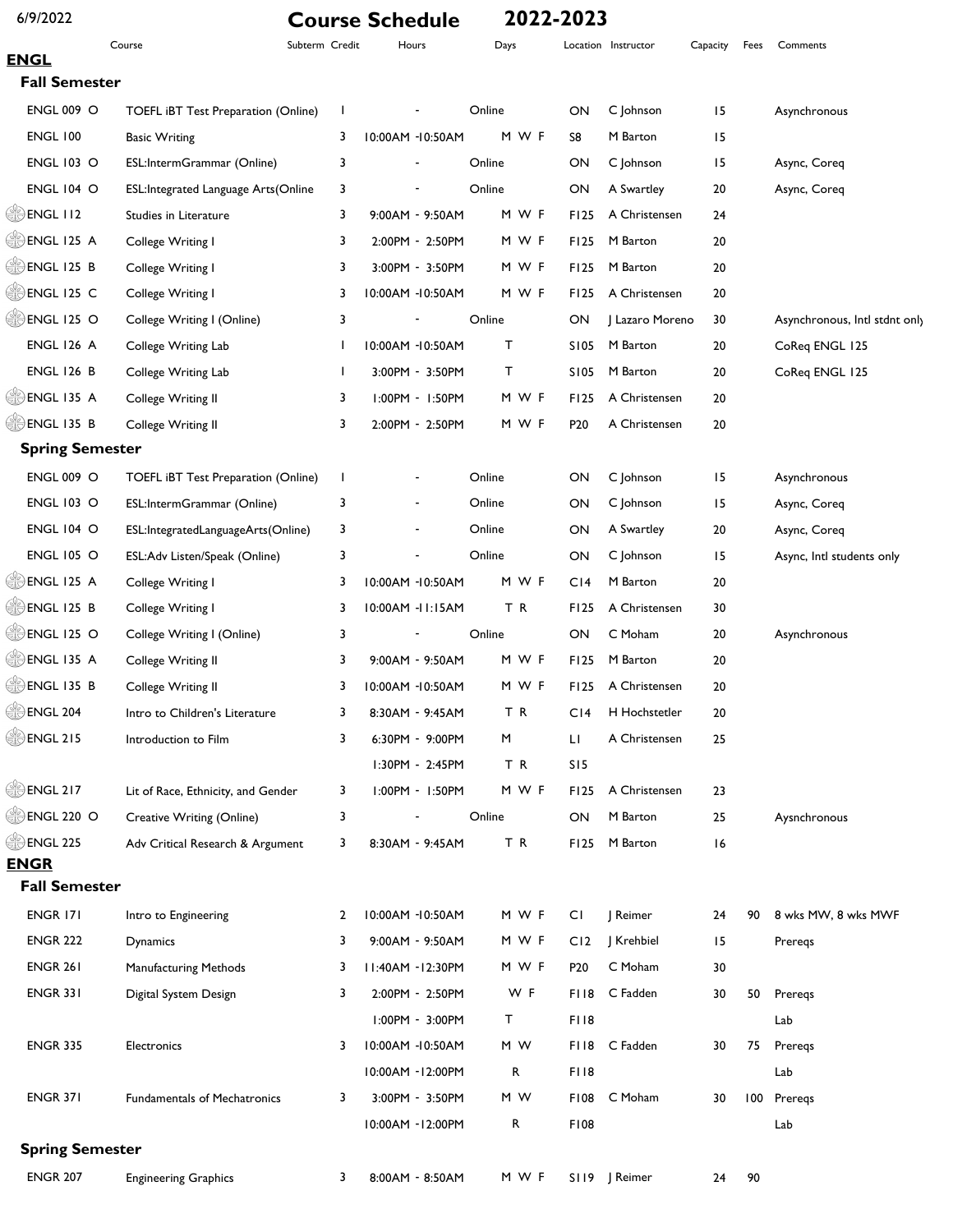| 6/9/2022                 |                                       |                                | <b>Course Schedule</b> | 2022-2023 |                 |                     |          |      |                         |
|--------------------------|---------------------------------------|--------------------------------|------------------------|-----------|-----------------|---------------------|----------|------|-------------------------|
| <b>ENGR</b>              | Course                                | Subterm Credit                 | Hours                  | Days      |                 | Location Instructor | Capacity | Fees | Comments                |
| <b>Spring Semester</b>   |                                       |                                |                        |           |                 |                     |          |      |                         |
| <b>ENGR 221</b>          | <b>Statics</b>                        | 3                              | I:00PM - I:50PM        | M W F     | C12             | J Krehbiel          | 24       |      | Preregs                 |
| <b>ENGR 231</b>          | Circuits                              | 3                              | 8:00AM - 8:50AM        | M W       | FI 17           | C Moham             | 15       | 50   | Preregs                 |
|                          |                                       |                                | 8:00AM -10:00AM        | R         | FI17            |                     |          |      | Lab                     |
| <b>ENGR 333</b>          |                                       | 3                              | 10:00AM -10:50AM       | M W       | FII7            | C Fadden            | 30       | 100  | Preregs                 |
|                          | Control Systems                       |                                | 10:00AM - 12:00PM      | R         | FI17            |                     |          |      | Lab                     |
| <b>ENGR 365</b>          | <b>Engineering Economics</b>          | 3                              | 2:00PM - 2:50PM        | M W F     | C <sub>14</sub> | C Fadden            | 30       |      |                         |
| <b>ENGR 372</b>          | Mechatronic System Design             | 3                              | I:00PM - 2:50PM        | т         | <b>F108</b>     | C Moham             | 30       | 100  | Preregs                 |
|                          |                                       |                                | I:00PM - 3:00PM        | R         | <b>F108</b>     |                     |          |      | Lab                     |
| <b>ENGR 435</b>          | <b>Electrical Power and Machinery</b> | 3                              | 1:00PM - 1:50PM        | M W       | <b>F108</b>     | C Fadden            | 30       | 50   | Preregs                 |
|                          |                                       |                                | 10:00AM - 12:00PM      | т         | F108            |                     |          |      |                         |
| <b>HIST</b>              |                                       |                                |                        |           |                 |                     |          |      | Lab                     |
| <b>Fall Semester</b>     |                                       |                                |                        |           |                 |                     |          |      |                         |
| HIST 221 A               | U.S. History I                        | 3                              | 10:00AM -10:50AM       | M W F     | S15             | P Lehman            | 30       |      |                         |
| SU HIST 221 B            | U.S. History I                        | 3                              | 2:00PM - 2:50PM        | M W F     | S15             | P Lehman            | 30       |      |                         |
| ∰ HIST 25 I              | History of World Civilizations I      | 3                              | 8:30AM - 9:45AM        | TR        | S15             | P Lehman            | 30       |      |                         |
| <b>Spring Semester</b>   |                                       |                                |                        |           |                 |                     |          |      |                         |
| HIST 222 A               | U.S. History II                       | 3                              | 9:00AM - 9:50AM        | M W F     | S15             | P Lehman            | 25       |      |                         |
| HIST 222 B               | U.S. History II                       | 3                              | 3:00PM - 3:50PM        | M W F     | S15             | P Lehman            | 25       |      |                         |
| <b>OD HIST 252</b>       | History of World Civilization II      | 3                              | 8:30AM - 9:45AM        | ΤR        | S15             | P Lehman            | 30       |      |                         |
| <b>IDS</b>               |                                       |                                |                        |           |                 |                     |          |      |                         |
| <b>Fall Semester</b>     |                                       |                                |                        |           |                 |                     |          |      |                         |
| DS 101 A                 | First-Year Experience                 | -1<br>$\mathbf{I}$             | 12:30PM - 1:20PM       | TR        | C <sub>28</sub> | M Mosquera Jense 20 |          |      |                         |
| $\circledcirc$ IDS 101 B | First-Year Experience                 | I.                             | 12:30PM - 1:20PM       | ΤR        | S15             | P Lehman            | 20       |      |                         |
| $\circledR$ IDS 101 C    | First-Year Experience                 | $\mathbf{L}$                   | 12:30PM - 1:20PM       | T R       |                 | K160 R Jantzi       | 20       |      |                         |
| SDS 101 D                | First-Year Experience                 |                                | 12:30PM - 1:20PM       | TR        |                 | K150 C Stauffer     | 20       |      |                         |
| ∰IDS 101 E               | First-Year Experience                 |                                | 12:30PM - 1:20PM       | TR        | S105            | M Hershberger       | 20       |      |                         |
| SDS 101 F                | First-Year Experience                 | L                              | 12:30PM - 1:20PM       | TR        | P <sub>20</sub> | Baumgartner         | 20       |      |                         |
| IDS 103 1                | College Learning Strategies           | $\mathbf{I}$                   | 3:00PM - 3:50PM        | т         | SI 19           | H Hochstetler       | 25       |      | Int'l Students Only     |
| IDS 103 O                | College Learning Strategies (Online)  | L                              |                        | Online    | ON              | C Johnson           | 25       |      | For new online students |
| <b>IDS 165</b>           | Career Development                    | $\overline{2}$                 | 12:30PM - 1:20PM       | TR        | S105            | H Hochstetler       | 20       |      |                         |
| <b>Spring Semester</b>   |                                       |                                |                        |           |                 |                     |          |      |                         |
| ∰IDS 101                 | First-Year Experience                 |                                | 12:30PM - 1:20PM       | T R       | C <sub>28</sub> | M Mosquera Jense 20 |          |      |                         |
| IDS 103 1                | College Learning Strategies           |                                | 3:00PM - 3:50PM        | т         | <b>SI19</b>     | H Hochstetler       | 25       |      | Int'l Students Only     |
| SDS 103 O                | College Learning Strategies (Online)  | L                              |                        | Online    | ON              | C Johnson           | 25       |      | For new online students |
| <b>IDS 165</b>           | Career Development                    | $\mathbf{I}$<br>$\overline{2}$ | 12:30PM - 1:20PM       | TR        | S105            | H Hochstetler       | 20       |      |                         |
| <b>IDS 210</b>           | Adaptive Challenges in Leadership I   | L                              | 2:00PM - 2:50PM        | M W       | S8              | Schrock-Ringenb 25  |          |      | Hybrid                  |
| <b>IDS 211</b>           | Adaptive Challenges in Leadershp II 2 | L                              | 2:00PM - 2:50PM        | M W       | S8              | J Schrock-Ringenb 5 |          |      | Prereq, Hybrid          |
| <b>Summer Semester</b>   |                                       |                                |                        |           |                 |                     |          |      |                         |
| IDS 121                  | May Term in Japan                     | 4                              |                        |           |                 | A Swartley          | 20       |      | 5/17-6/8, Cost TBD      |
| <u>JAPN</u>              |                                       |                                |                        |           |                 |                     |          |      |                         |
| <b>Spring Semester</b>   |                                       |                                |                        |           |                 |                     |          |      |                         |
| ම JAPN I0I               | Japanese I                            | 4                              | 2:00PM - 2:50PM        | M W F     | F125            | A Swartley          | 20       |      | +wkly conversation hour |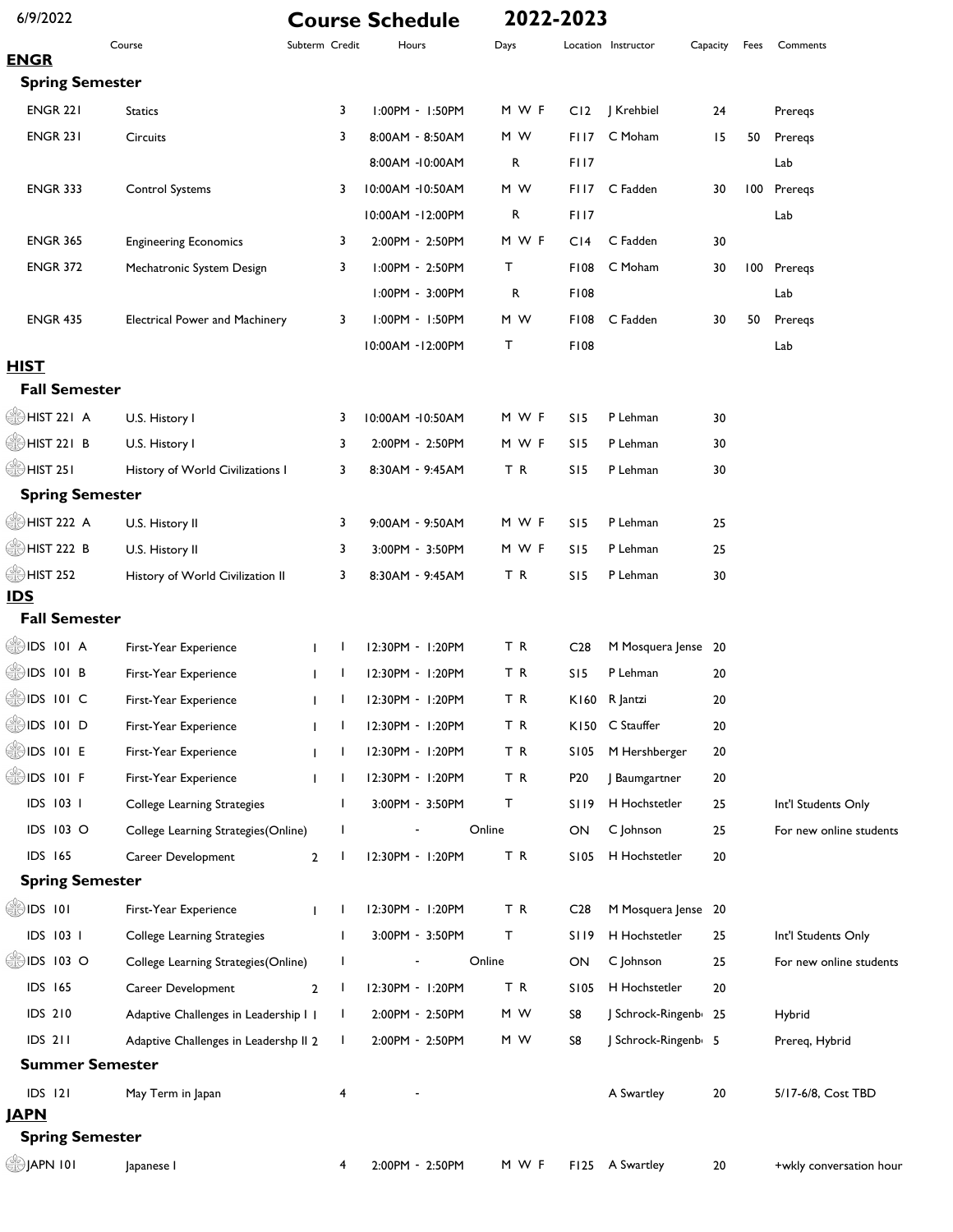| 6/9/2022                  |                                |                | <b>Course Schedule</b> | 2022-2023 |                  |                     |          |      |                 |
|---------------------------|--------------------------------|----------------|------------------------|-----------|------------------|---------------------|----------|------|-----------------|
| <b>MASC</b>               | Course                         | Subterm Credit | Hours                  | Days      |                  | Location Instructor | Capacity | Fees | Comments        |
| <b>Fall Semester</b>      |                                |                |                        |           |                  |                     |          |      |                 |
| <b>MASC 090</b>           | <b>Elementary Algebra</b>      | 3              | 1:00PM - 1:50PM        | M W F     | SI 19            | J Baumgartner       | 25       |      |                 |
| <b>OMASC 105</b>          | College Algebra                | 3              | 1:00PM - 1:50PM        | M W F     | P23              | W Axmann            | 24       |      |                 |
| MASC 141 A                | Calculus I                     | 4              | 9:00AM - 9:50AM        | MTWF      | C <sub>28</sub>  | J Baumgartner       | 18       |      |                 |
| $\circledcirc$ MASC 210 A | <b>Elementary Statistics</b>   | 3              | 9:00AM - 9:50AM        | M W F     |                  | K150 W Axmann       | 30       |      | Prereq          |
| <b>ANASC 210 B</b>        | <b>Elementary Statistics</b>   | 3              | 10:00AM -10:50AM       | M W F     |                  | K150 W Axmann       | 16       |      |                 |
| MASC 241                  | Calculus III                   | 4              | 2:00PM - 2:50PM        | M W F     | C <sub>28</sub>  | J Baumgartner       | 25       |      | Prereq          |
|                           |                                |                | 9:00AM - 9:50AM        | R         | C12              |                     |          |      |                 |
| <b>Spring Semester</b>    |                                |                |                        |           |                  |                     |          |      |                 |
| $\circledcirc$ MASC 105 A | College Algebra                | 3              | 9:00AM - 9:50AM        | M W F     | P <sub>20</sub>  | W Axmann            | 24       |      |                 |
| $\circledcirc$ MASC 105 B | College Algebra                | 3              | 2:00PM - 2:50PM        | M W F     | P <sub>20</sub>  | W Axmann            | 24       |      |                 |
| $\circledcirc$ MASC 115   | <b>Precalculus Mathematics</b> | 4              | 2:00PM - 2:50PM        | M WF      | C <sub>28</sub>  | J Baumgartner       | 25       |      |                 |
|                           |                                |                | 2:00PM - 2:50PM        | R         | C <sub>28</sub>  |                     |          |      |                 |
| MASC 142                  | Calculus II                    | 4              | 9:00AM - 9:50AM        | MTW F     | C <sub>28</sub>  | J Baumgartner       | 25       |      | Prereg          |
| $\circledcirc$ MASC 210   | <b>Elementary Statistics</b>   | 3              | 1:00PM - 1:50PM        | M W F     | P <sub>20</sub>  | W Axmann            | 25       |      | Prereq          |
| <b>MASC 242</b>           | <b>Differential Equations</b>  | 4              | 3:00PM - 3:50PM        | MTW F     | C <sub>28</sub>  | J Baumgartner       | 20       |      | Prereq          |
| <b>MUS</b>                |                                |                |                        |           |                  |                     |          |      |                 |
| <b>Fall Semester</b>      |                                |                |                        |           |                  |                     |          |      |                 |
| MUS III                   | <b>Bel Canto Singers</b>       |                | 0-1 11:40AM -12:30PM   | M W F     | P <sub>2</sub> 3 | R Adrian            | 35       |      | Outfit fee      |
|                           |                                |                | 3:00PM - 3:50PM        | TR        | P <sub>2</sub> 3 |                     |          |      |                 |
| <b>MUS 122</b>            | Global Voices                  |                | 0-1 11:40AM -12:30PM   | M W F     | P102             | K Rodgers           | 50       |      | Outfit fee      |
| <b>MUS 151</b>            | Private Woodwinds              | $1-2$          | 4:00PM - 4:50PM        | R         | <b>PI05</b>      | R Adrian            | 99       | 275  | Masterclass     |
| <b>MUS 153</b>            | <b>Private Brass</b>           | $1-2$          | 4:00PM - 4:50PM        | R         | <b>PI05</b>      | R Adrian            | 99       | 275  | Masterclass     |
| <b>MUS 155</b>            | <b>Private Percussion</b>      | $1-2$          | 4:00PM - 4:50PM        | R         | <b>PI05</b>      | R Adrian            | 99       | 275  | Masterclass     |
| <b>MUS 157</b>            | <b>Private Strings</b>         |                | I-2 4:00PM - 4:50PM    | R         |                  | P105 R Adrian       | 99       |      | 275 Masterclass |
| <b>MUS 161 A</b>          | <b>Private Voice</b>           | $1-2$          | 3:00PM - 3:50PM        | W         | <b>PI05</b>      | H Swartzendruber    | - 99     | 275  | Masterclass     |
| <b>MUS 161 B</b>          | <b>Private Voice</b>           | $1-2$          | 4:00PM - 4:50PM        | R         | <b>PI05</b>      | H Swartzendruber    | -99      | 275  | Masterclass     |
| <b>MUS 171</b>            | Private Piano                  | $1-2$          | 4:00PM - 4:50PM        | R         | P105             | M Li                | 99       | 275  | Masterclass     |
| <b>MUS 181</b>            | Private Organ                  | $1-2$          | 4:00PM - 4:50PM        | R         |                  | K Rodgers           | 99       | 275  | Masterclass     |
| <b>MUS 191</b>            | Private Guitar                 | $1-2$          | 4:00PM - 4:50PM        | R         | P105             | R Adrian            | 99       | 275  | Masterclass     |
| SHD MUS 203               | Music Appreciation             | 3              | 10:00AM -11:15AM       | TR        | P <sub>2</sub> 3 | K Rodgers           | 20       |      |                 |
| SHD MUS 203 O             | Music Appreciation (Online)    | 3              |                        | Online    | ON               | M Li                | 40       |      | Asynchronous    |
| <b>Spring Semester</b>    |                                |                |                        |           |                  |                     |          |      |                 |
| MUS III                   | <b>Bel Canto Singers</b>       |                | 0-1 11:40AM -12:30PM   | M W F     | P106             | R Adrian            | 35       |      | Outfit fee      |
|                           |                                |                | 3:00PM - 3:50PM        | T R       | P106             |                     |          |      |                 |
| <b>MUS 117</b>            | Class Piano                    | $\mathbf{L}$   | 11:00AM -11:50AM       | TR        | P102             | K Rodgers           | 6        |      |                 |
| <b>MUS 122</b>            | Global Voices                  |                | 0-1 11:40AM -12:30PM   | M W F     | P105             | K Rodgers           | 50       |      | Outfit fee      |
| <b>MUS 151</b>            | Private Woodwinds              | $1-2$          | 4:00PM - 4:50PM        | R         | P105             | R Adrian            | 99       | 275  | Masterclass     |
| <b>MUS 153</b>            | <b>Private Brass</b>           | $1-2$          | 4:00PM - 4:50PM        | R         | P105             | R Adrian            | 99       | 275  | Masterclass     |
| <b>MUS 155</b>            | <b>Private Percussion</b>      | $1-2$          | 4:00PM - 4:50PM        | R         | P105             | R Adrian            | 99       | 275  | Masterclass     |
| <b>MUS 157</b>            | <b>Private Strings</b>         | $1-2$          | 4:00PM - 4:50PM        | R         | <b>PI05</b>      | R Adrian            | 99       | 275  | Masterclass     |
| <b>MUS 161 A</b>          | Private Voice                  | $1-2$          | 3:00PM - 3:50PM        | W         | <b>PI05</b>      | H Swartzendruber    | -99      | 275  | Masterclass     |
| MUS 161 B                 | Private Voice                  | $1-2$          | 4:00PM - 4:50PM        | R         | P105             | H Swartzendruber 99 |          | 275  | Masterclass     |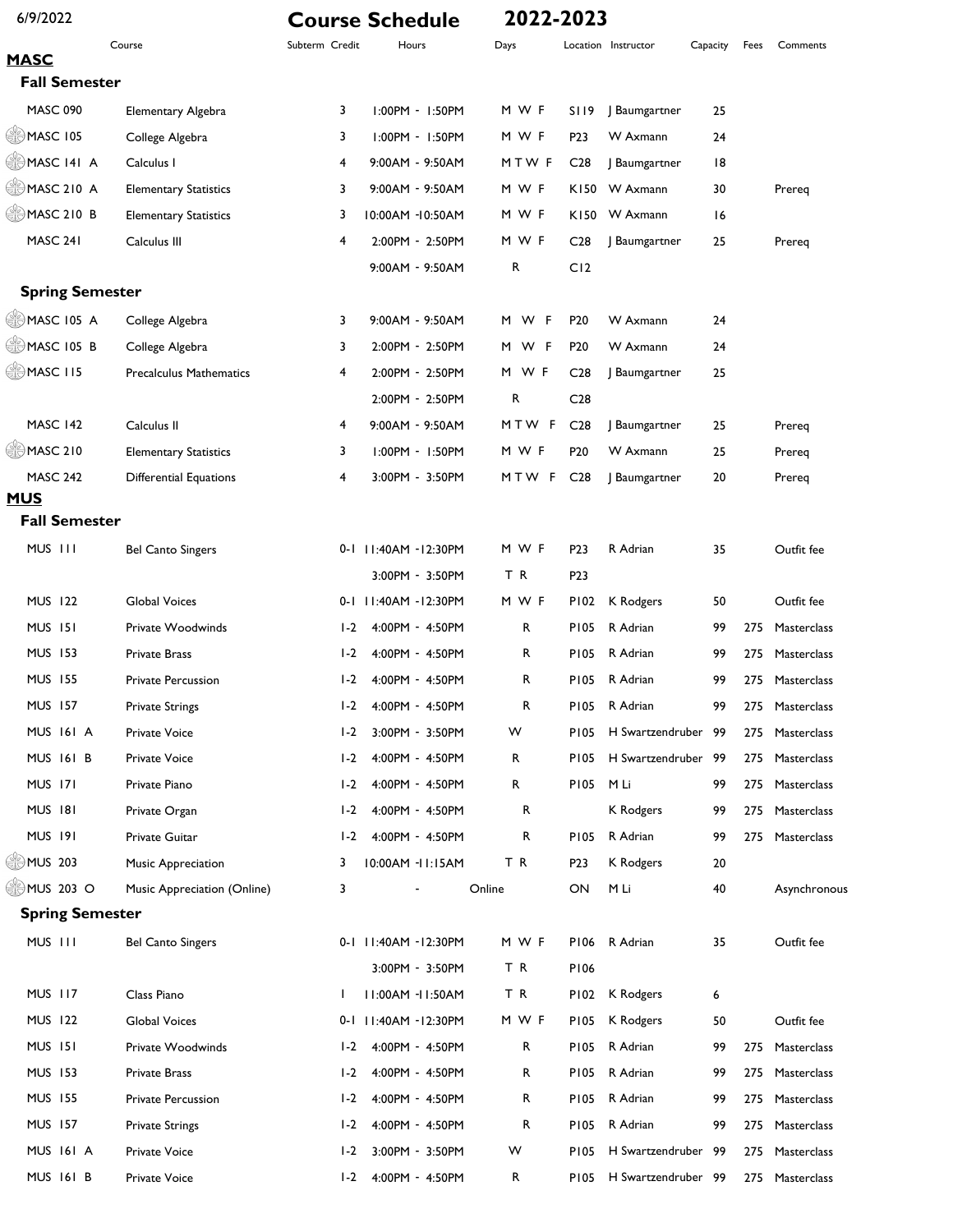| 6/9/2022                |                                     |                     | <b>Course Schedule</b> | 2022-2023       |                        |                     |          |      |                |
|-------------------------|-------------------------------------|---------------------|------------------------|-----------------|------------------------|---------------------|----------|------|----------------|
| <b>MUS</b>              | Course                              | Subterm Credit      | Hours                  | Days            |                        | Location Instructor | Capacity | Fees | Comments       |
| <b>Spring Semester</b>  |                                     |                     |                        |                 |                        |                     |          |      |                |
| <b>MUS 171</b>          | Private Piano                       | $1-2$               | 4:00PM - 4:50PM        | R               | <b>PI05</b>            | M Li                | 99       | 275  | Masterclass    |
| <b>MUS 181</b>          | Private Organ                       | $1-2$               | 4:00PM - 4:50PM        | R               |                        | K Rodgers           | 99       | 275  | Masterclass    |
| <b>MUS 191</b>          | Private Guitar                      | $1-2$               | 4:00PM - 4:50PM        | R               | P105                   | R Adrian            | 99       | 275  | Masterclass    |
| $\circled{203}$ MUS 203 | Music Appreciation                  | 3                   | I:30PM - 2:45PM        | TR              | P <sub>2</sub> 3       | K Rodgers           | 25       |      |                |
| $\circledast$ MUS 231   | Sophomore Fine Arts Portfolio       | T                   |                        | To be announced |                        | K Rodgers           | 0        |      | Coreq          |
| <b>NURS</b>             |                                     |                     |                        |                 |                        |                     |          |      |                |
| <b>Fall Semester</b>    |                                     |                     |                        |                 |                        |                     |          |      |                |
| <b>NURS 110</b>         | <b>Medical Terminology</b>          | 2                   | 10:00AM -10:50AM       | W               | S105                   | R Peters            | 12       |      |                |
| <b>NURS 287</b>         | Nursing Coop-Ed                     | $1-3$               |                        | By arrangement  |                        | G Schroeder         | 3        |      |                |
| <b>NURS 300</b>         | Nursing Foundations I               | 8                   | 8:00AM -10:50AM        | R               | Ш                      | R Peters            | 56       |      | 1400 Prereq    |
|                         |                                     |                     | 8:00AM - 9:50AM        | F               | $\mathsf{L}\mathsf{I}$ |                     |          |      |                |
|                         |                                     |                     |                        | By arrangement  |                        |                     |          |      | Clinicals      |
| <b>NURS 301</b>         | <b>Holistic Assessment</b>          | 3                   | 11:00AM -11:50AM       | R               | Ш                      | G Schroeder         | 56       |      |                |
|                         |                                     |                     | I:00PM - 2:50PM        | R               | LI                     |                     |          |      |                |
| <b>NURS 306</b>         | Nursing Theories & Prof Practice    | 2<br>$\mathbf{I}$   | I2:30PM - 2:20PM       | w               | Ш                      | <b>B</b> Knox       | 56       |      |                |
|                         |                                     |                     | 10:00AM - 11:50AM      | F               | LI                     |                     |          |      |                |
| <b>NURS 308</b>         | <b>Healthcare Ethics</b>            | 2<br>$\overline{2}$ | 12:30PM - 2:20PM       | W               | LI                     | <b>B</b> Knox       | 56       |      |                |
|                         |                                     |                     | 10:00AM - 11:50AM      | F               | LI                     |                     |          |      |                |
| <b>NURS 400</b>         | Acute Care Nursing I                | 9                   | 8:00AM - 9:50AM        | M               | Ш                      | K Potter            | 56       |      | 1200 Prereq    |
|                         |                                     |                     | 8:00AM - II:30AM       | W               | LI                     |                     |          |      |                |
|                         |                                     |                     |                        | By arrangement  |                        |                     |          |      | Clinicals      |
| <b>NURS 410</b>         | Population-Based Nursing            | 4                   | 8:00AM - 9:50AM        | т               | LI                     | C Lapp              | 56       |      |                |
|                         |                                     |                     |                        | By arrangement  |                        |                     |          |      | Clinicals      |
| NURS 431                | Clinical Pharmacology II            | 2                   | 10:00AM - 11:50AM      | T               | LI.                    | C Moham             | 56       |      | Prereq         |
| <b>Spring Semester</b>  |                                     |                     |                        |                 |                        |                     |          |      |                |
| <b>NURS 103</b>         | <b>Certified Nurse Assistant</b>    | 4                   | 8:00AM - 8:50AM        | M               | LI.                    | E Gatz              | 10       |      |                |
|                         |                                     |                     | 8:00AM -10:50AM        | W               | L129                   |                     |          |      |                |
|                         |                                     |                     | 8:00AM - 8:50AM        | ${\sf R}$       | L129                   |                     |          |      |                |
| <b>NURS 110</b>         | Medical Terminology                 | $\mathbf{2}$        | 12:00PM - 12:50PM      | F               | S105                   | C Moham             | 12       |      |                |
| <b>NURS 285</b>         | Nursing Cooperative Education       | $1-3$               | ۰                      | By arrangement  |                        | G Schroeder         | L        |      |                |
| <b>NURS 302</b>         | Foundations II & Maternal/Child Nsg | 8                   | 8:00AM - 9:50AM        | W               | LI.                    | J Yoder             | 56       |      | 1200 Prereq    |
|                         |                                     |                     | 8:00AM -10:50AM        | R               | $\mathsf{L}\mathsf{I}$ |                     |          |      |                |
|                         |                                     |                     |                        | By arrangement  |                        |                     |          |      | Clinical       |
| <b>NURS 312</b>         | Healthcare Systems                  | 2<br>$\overline{2}$ | 8:00AM - II:50AM       | F               | $\mathsf{L}$           | S Woodward          | 56       |      |                |
| <b>NURS 316</b>         | <b>Evidence Based Practice</b>      | $\mathbf{2}$<br>T   | 8:00AM -II:50AM        | F               | LI.                    | G Schroeder         | 56       |      |                |
| <b>NURS 331</b>         | Clinical Pharmacology I             | 2                   | 11:00AM -11:50AM       | R               | LI.                    | C Moham             | 56       |      |                |
|                         |                                     |                     | 1:00PM - 1:50PM        | R               | LI                     |                     |          |      |                |
| <b>NURS 402</b>         | <b>Acute Care Nursing II</b>        | 9                   | 8:00AM -10:50AM        | T.              | LI                     | C Moham             | 56       |      | 1200 Prereq    |
|                         |                                     |                     | I:00PM - 3:50PM        | W               | $\mathsf{L}\mathsf{I}$ |                     |          |      |                |
|                         |                                     |                     |                        | By arrangement  |                        |                     |          |      | Clinicals      |
| <b>NURS 406</b>         | Informatics, Quality & Safety       | 2                   | 11:00AM -11:50AM       | W               | LI                     | S Leatherman        | 56       |      | +1 hour online |
| <b>NURS 408</b>         | Nursing Management & Leadership     | 3                   | 11:00AM -11:50AM       | Τ               | LI                     | S Woodward          | 56       |      |                |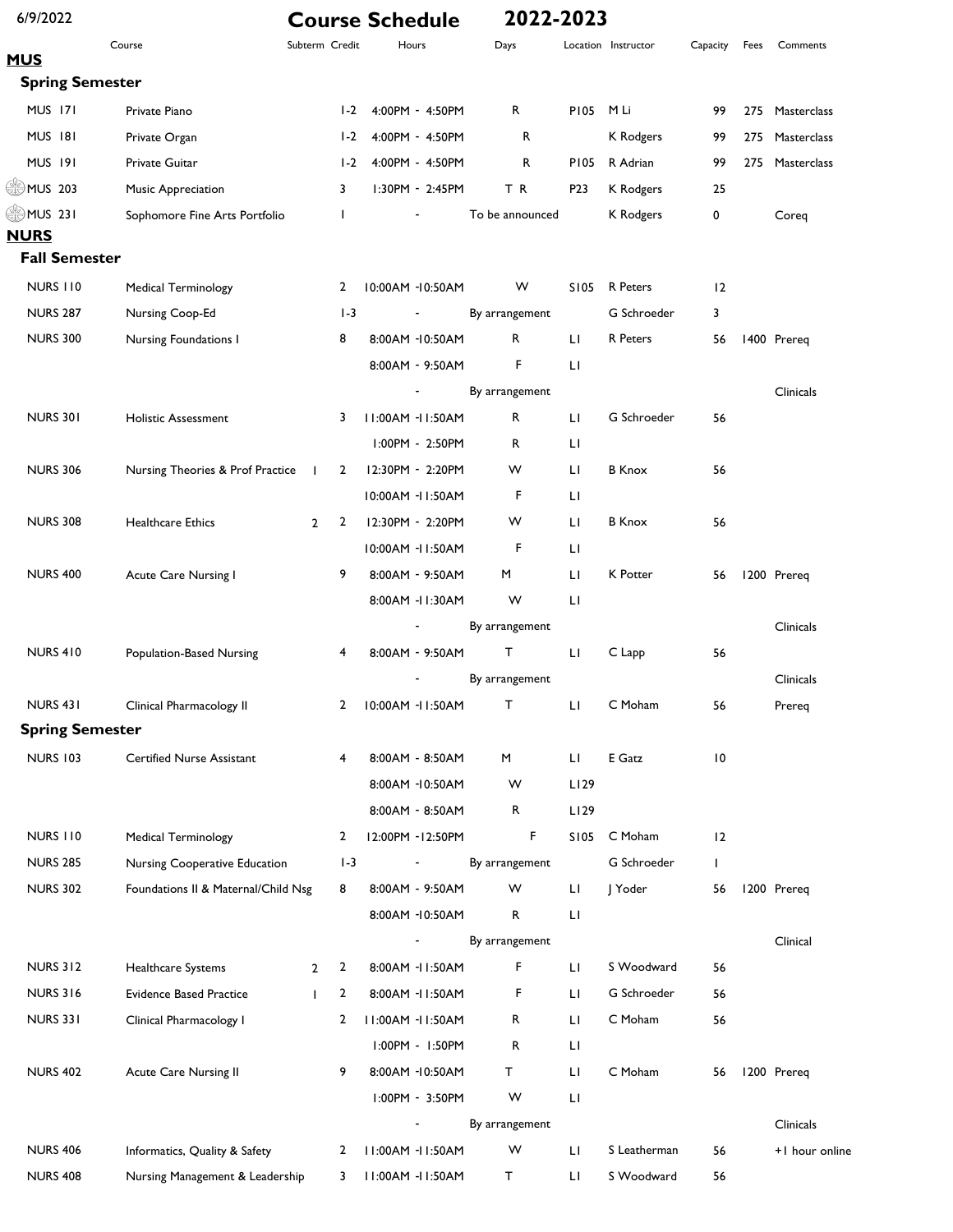| 6/9/2022                  |                                     |                |              | <b>Course Schedule</b> | 2022-2023       |                 |                     |                 |      |                        |
|---------------------------|-------------------------------------|----------------|--------------|------------------------|-----------------|-----------------|---------------------|-----------------|------|------------------------|
| <b>NURS</b>               | Course                              | Subterm Credit |              | Hours                  | Days            |                 | Location Instructor | Capacity        | Fees | Comments               |
| <b>Spring Semester</b>    |                                     |                |              |                        |                 |                 |                     |                 |      |                        |
| <b>NURS 408</b>           | Nursing Management & Leadership     |                | 3            |                        | Online          | ON              | S Woodward          | 56              |      | +2 hours online        |
| <b>ONURS 490</b>          | Integration Seminar                 |                | 3            | 1:00PM - 1:50PM        | т               | LI              | C Lapp              | 56              |      |                        |
| <b>NUTR</b>               |                                     |                |              |                        |                 |                 |                     |                 |      |                        |
| <b>Fall Semester</b>      |                                     |                |              |                        |                 |                 |                     |                 |      |                        |
| <b>ONUTR 210</b>          | Principles of Nutrition             |                | 3            | 10:00AM -10:50AM       | M W F           | P <sub>20</sub> | C Stauffer          | 30              |      |                        |
| <b>Spring Semester</b>    |                                     |                |              |                        |                 |                 |                     |                 |      |                        |
| $\mathcal{L}$ NUTR 210 A  | Principles of Nutrition             |                | 3            | 10:00AM -10:50AM       | M W F           | C <sub>28</sub> | C Stauffer          | 30              |      |                        |
| $\circledcirc$ NUTR 210 O | Principles of Nutrition (Online)    |                | 3            |                        | Online          |                 | C Stauffer          | 30              |      |                        |
| <b>PHED</b>               |                                     |                |              |                        |                 |                 |                     |                 |      |                        |
| <b>Fall Semester</b>      |                                     |                |              |                        |                 |                 |                     |                 |      |                        |
| <b>PHED 115</b>           | First Aid/CPR                       | $\overline{2}$ | -1           |                        | To be announced |                 | C Stauffer          | 12              | 40   |                        |
| PHED II5 A                | First Aid/CPR                       | $\overline{2}$ | $\mathbf{I}$ |                        | To be announced |                 | C Stauffer          | 12              | 40   |                        |
| <b>PHED 120</b>           | Beginning Weight Training           | $\overline{2}$ | -1           | 3:00PM - 3:50PM        | T R             | CA              | C Moham             | 16              |      |                        |
| <b>PHED 128 M</b>         | Varsity Soccer - Men                | $\mathbf{I}$   | $0 - 1$      | 4:00PM - 6:00PM        | MTWRF           |                 | <b>T</b> Gaskell    | 25              |      |                        |
| <b>PHED 128 W</b>         | Varsity Soccer - Women              | $\mathbf{I}$   | $0 - 1$      | 4:00PM - 6:00PM        | MTWRF           |                 | <b>T</b> Gaskell    | 25              |      |                        |
| <b>PHED 129 M</b>         | Varsity Basketball - Men            | $\overline{2}$ | $0 - 1$      | 4:00PM - 6:00PM        | MTWRF YC        |                 | M Hiebert           | 20              |      |                        |
| PHED 129 W                | Varsity Basketball - Women          | $\overline{2}$ | $0 - 1$      | 4:00PM - 6:00PM        | MTWRF YC        |                 | M Smalley           | 20              |      |                        |
| PHED 131                  | Yoga                                | $\overline{2}$ | л.           | 9:00AM - 9:50AM        | W F             |                 | CA10- C Stauffer    | 25              |      |                        |
| <b>PHED 137</b>           | Varsity Volleyball                  | L              | 0- I         | 4:00PM - 6:00PM        | MTWRF           |                 | K Pflughoeft        | 15              |      |                        |
| PHED 141                  | <b>Rhythmic Movements</b>           | $\overline{2}$ |              | II:40AM - I2:30PM      | M W             | YC              | C Moham             | 20              |      |                        |
| <b>PHED 158</b>           | Varsity Cross Country               |                | $0 - 1$      | 4:00PM - 6:00PM        | MTWRF           |                 | Capuchino           | 25              |      |                        |
| <b>SEE PHED 205</b>       | Recreation Leadership               |                | 3            | 8:30AM - 9:45AM        | TR              | F125            | C Stauffer          | 17              | 25   |                        |
| <u></u> ЭРНЕD 210 А       | Lifetime Fitness & Wellness-Cardio  |                | $\mathbf{I}$ | 2:00PM - 2:50PM        | M               | YC              | C Moham             | 25              |      | Cardio                 |
| ,<br>⊯) PHED 210 В        | Lifetime Fitness & Wellness-Weights |                | I.           | 10:00AM -10:50AM       | т               |                 | YCAT C Moham        | 25              |      | Weights                |
| PHED 210 C                | Lifetime Fitness & Wellness-Mnd/Bod |                | л.           | 9:00AM - 9:50AM        | M               | YC              | C Moham             | 25              |      | Mind/Body              |
| PHED 211                  | Racquet Sports                      | $\overline{2}$ | $\mathbf{I}$ | 12:30PM - 1:20PM       | TR              | YC              | C Stauffer          | $\overline{10}$ |      |                        |
| <b>PHED 215</b>           | Introduction to HPER                |                | 3            | 8:00AM - 8:50AM        | M W F           | P <sub>20</sub> | C Stauffer          | 25              |      |                        |
| <b>PHED 216</b>           | Introduction to Exercise Science    |                | 3            | I:30PM - 2:45PM        | ΤR              | P <sub>20</sub> | C Moham             | 20              |      |                        |
| PHED 231                  | Personal and Community Health       |                | 3            | 3:00PM - 3:50PM        | M W F           | P <sub>20</sub> | C Moham             | 20              |      |                        |
| PHED 234                  | <b>Backpack Camping</b>             | $\mathbf{I}$   | $\mathbf{I}$ |                        | To be announced |                 | C Stauffer          | 12              |      | <b>Additional Fees</b> |
| <b>Spring Semester</b>    |                                     |                |              |                        |                 |                 |                     |                 |      |                        |
| <b>PHED 115</b>           | First Aid/CPR                       | T              | $\mathbf{I}$ |                        |                 |                 | C Stauffer          | 12              | 40   |                        |
| <b>PHED 123</b>           | Varsity Baseball                    |                | $0 - 1$      | 4:00PM - 6:00PM        | MTWRF           |                 | K Olson             | 40              |      |                        |
| <b>PHED 131</b>           | Yoga                                | $\overline{2}$ | $\mathbf{I}$ | 9:00AM - 9:50AM        | M W             |                 | CA10 C Stauffer     | 25              |      |                        |
| <b>PHED 147</b>           | Varsity Softball                    |                | $0 - 1$      | 4:00PM - 6:00PM        | MTWRF           |                 | C Moham             | 20              |      |                        |
| <b>PHED 148</b>           | Varsity Golf                        | $\overline{2}$ | $0 - 1$      | 4:00PM - 6:00PM        | MTWRF           |                 | L Stephens          | 12              |      |                        |
| <b>PHED 159</b>           | Varsity Track                       |                | $0 - 1$      | 4:00PM - 6:00PM        | MTWRF           |                 | Capuchino           | 15              |      |                        |
| <b>PHED 202</b>           | Tennis                              | $\overline{2}$ | -1           | 2:00PM - 2:50PM        | M W             |                 | C Stauffer          | 25              |      |                        |
| <b>PHED 204</b>           | Golf                                | $\overline{2}$ | $\mathbf{I}$ | I:00PM - I:50PM        | M W             |                 | C Stauffer          | 15              | 60   |                        |
| $\mathbb{R}$ PHED 210 A   | Lifetime Fitness & Wellness-Cardio  |                | $\mathbf{I}$ | 2:00PM - 2:50PM        | т               | YC              | C Moham             | 25              |      | Cardio                 |
| PHED 210 B                | Lifetime Fitness & Wellness-Mnd/Bod |                | $\mathbf{I}$ | 8:00AM - 8:50AM        | W               | YC              | C Moham             | 25              |      | Mind/Body              |
| PHED 210 C                | Lifetime Fitness & Wellness-Beg     |                | I.           | 3:00PM - 3:50PM        | M               | CA              | C Moham             | 25              |      | <b>Beginning</b>       |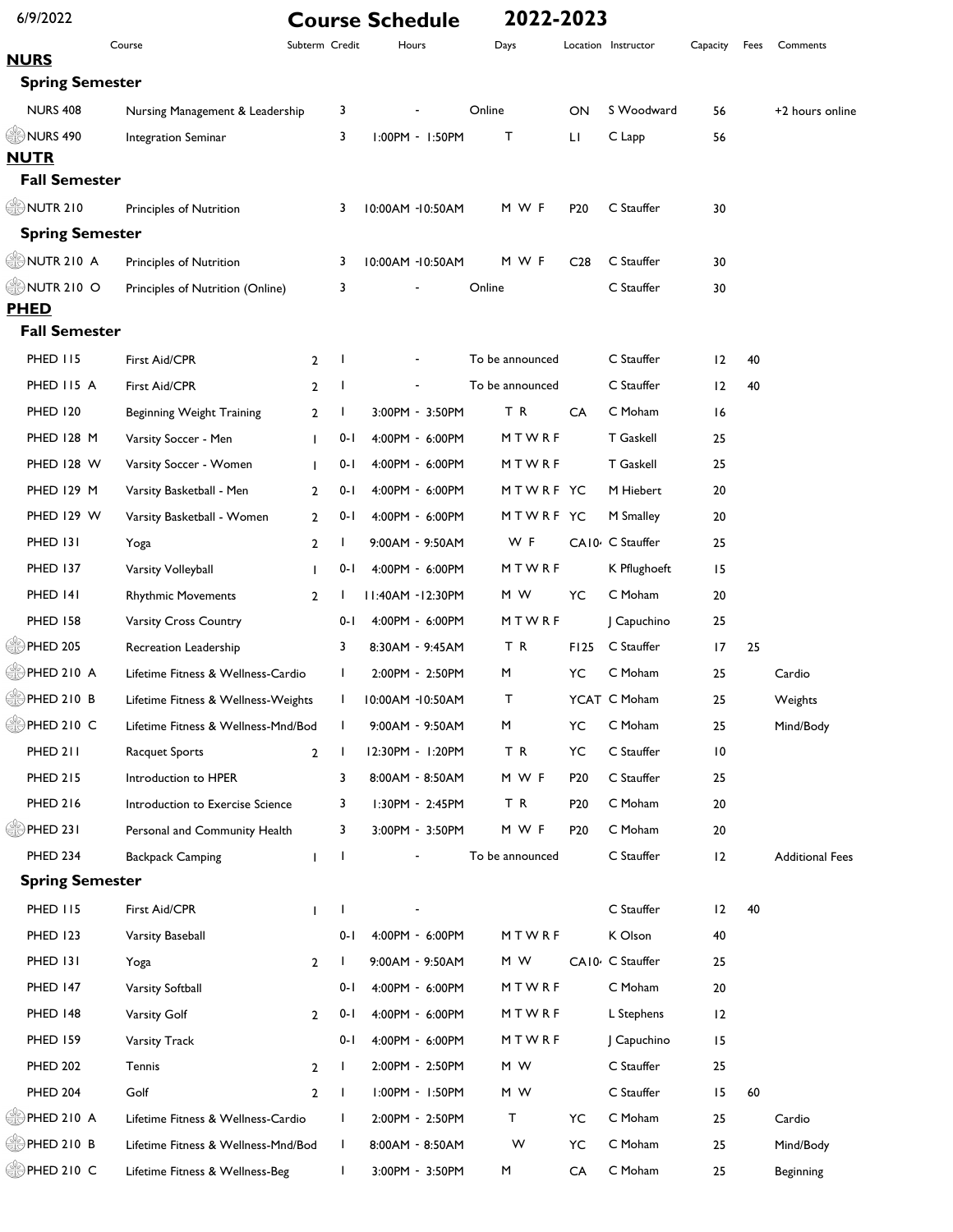| 6/9/2022               |                                     |                |                | <b>Course Schedule</b> | 2022-2023       |                                    |                           |                 |      |                           |
|------------------------|-------------------------------------|----------------|----------------|------------------------|-----------------|------------------------------------|---------------------------|-----------------|------|---------------------------|
| <b>PHED</b>            | Course                              |                | Subterm Credit | Hours                  | Days            |                                    | Location Instructor       | Capacity        | Fees | Comments                  |
| <b>Spring Semester</b> |                                     |                |                |                        |                 |                                    |                           |                 |      |                           |
| PHED 210 D             | Lifetime Fitness & Wellness-Weights |                | $\mathbf{I}$   | $9:00AM - 9:50AM$      | W               |                                    | YCW( C Moham              | 25              |      | Weights                   |
| PHED 210 O             | Lifetime Fit&Well-HighInt (Online)  |                | L              |                        | Online          | ON                                 | C Stauffer                | 15              |      | High Inten, asynchronous  |
| PHED 211               | <b>Raquet Sports</b>                |                | $\mathbf{I}$   | 12:30PM - 1:20PM       | TR              | YC                                 | C Moham                   | $\overline{10}$ |      |                           |
| <b>PHED 212</b>        | Disc Golf                           | $\overline{2}$ | $\mathbf{I}$   | 3:00PM - 3:50PM        | T R             | YC                                 | C Stauffer                | 30              |      |                           |
| <b>PHED 217</b>        | Introduction to Sports Management   |                | 3              | $1:30PM - 2:45PM$      | TR              |                                    | CA10 <sup>2</sup> C Moham | 16              |      |                           |
| <b>PHED 220</b>        | <b>Advanced Weight Training</b>     | 2              | $\mathbf{I}$   | 12:30PM - 1:20PM       | TR              |                                    | YCW( C Moham              | 16              |      | Prereq                    |
| <b>PHED 233</b>        | Canoe Camping                       | $\overline{2}$ |                |                        | To be announced |                                    | C Stauffer                | 24              |      | <b>Additional Fees</b>    |
| <b>PHED 236</b>        | Skiing I                            |                | ı              |                        | To be announced |                                    | C Stauffer                | 12              |      | <b>Additional Fees</b>    |
| <b>PHED 246</b>        | Skiing II                           |                | 1              |                        | To be announced |                                    | C Stauffer                | 6               |      | <b>Additional Fees</b>    |
| <b>PHED 262</b>        |                                     |                |                |                        | T R             |                                    | C Stauffer                |                 | 45   |                           |
| <b>PHED 272</b>        | Prevention & Care Athletic Injuries |                | 3<br>3         | 10:00AM -11:15AM       | TR              | SI <sub>5</sub><br>P <sub>20</sub> | C Stauffer                | 20<br>15        |      |                           |
| <b>PHSC</b>            | Personal Training                   |                |                | 8:30AM - 9:45AM        |                 |                                    |                           |                 |      |                           |
| <b>Spring Semester</b> |                                     |                |                |                        |                 |                                    |                           |                 |      |                           |
| PHSC 200 A             | Principles of Physical Science      |                | 4              | 3:00PM - 3:50PM        | M W F           | P <sub>20</sub>                    | <b>W</b> Friesen          | 12              | 50   |                           |
|                        |                                     |                |                | 8:00AM - 9:50AM        | Т               | C13                                |                           |                 |      | Lab                       |
| PHSC 200 B             | Principles of Physical Science      |                | 4              | 3:00PM - 3:50PM        | M W F           | P <sub>20</sub>                    | W Friesen                 | 12              | 50   |                           |
|                        |                                     |                |                | 10:00AM - 1:50AM       | Т               | C13                                |                           |                 |      | Lab                       |
| PHSC 200 C             | Principles of Physical Science      |                | 4              | 3:00PM - 3:50PM        | M W F           | P <sub>20</sub>                    | W Friesen                 | 12              | 50   |                           |
|                        |                                     |                |                | I:00PM - 2:50PM        | т               | C13                                |                           |                 |      | Lab                       |
| <b>PHYS</b>            |                                     |                |                |                        |                 |                                    |                           |                 |      |                           |
| <b>Fall Semester</b>   |                                     |                |                |                        |                 |                                    |                           |                 |      |                           |
| <b>DPHYS 203</b>       | College Physics I                   |                | 4              | 10:00AM -10:50AM       | M W F           | C12                                | J Krehbiel                | 20              | 50   |                           |
|                        |                                     |                |                | 10:00AM -11:50AM       | R               | C13                                |                           |                 |      | Lab                       |
| <b>OPHYS 214</b>       | Physics for Scientists and Engrs II |                | 5              | $1:00PM - 1:50PM$      | M W F           | C12                                | J Krehbiel                | 18              | 50   | Prereq                    |
|                        |                                     |                |                | I:30PM - 3:20PM        | TR              | C13                                |                           |                 |      | Lab                       |
| <b>Spring Semester</b> |                                     |                |                |                        |                 |                                    |                           |                 |      |                           |
| <b>PHYS 204</b>        | College Physics II                  |                | 4              | 10:00AM -10:50AM       | M W F           | CI2                                | W Axmann                  | 12              | 50   | Prereq                    |
|                        |                                     |                |                | 10:00AM - II:50AM      | R               | C13                                |                           |                 |      | Lab                       |
| <b>OPHYS 213</b>       | Physics for Scientists & Engrs I    |                | 5              | 2:00PM - 2:50PM        | M W F           | C12                                | J Krehbiel                | 24              | 50   |                           |
|                        |                                     |                |                | I:00PM - 2:50PM        | R               | C13                                |                           |                 |      | Lab                       |
| <b>POLS</b>            |                                     |                |                |                        |                 |                                    |                           |                 |      |                           |
| <b>Fall Semester</b>   |                                     |                |                |                        |                 |                                    |                           |                 |      |                           |
| <b>OD</b> POLS 121     | American Government and Politics    |                | 3              | 10:00AM - II:15AM      | TR              | SI <sub>5</sub>                    | P Lehman                  | 40              |      |                           |
| <b>PSY</b>             |                                     |                |                |                        |                 |                                    |                           |                 |      |                           |
| <b>Fall Semester</b>   |                                     |                |                |                        |                 |                                    |                           |                 |      |                           |
| <b>●PSY 200 A</b>      | General Psychology                  |                | 3              | 9:00AM - 9:50AM        | M W F           | SI <sub>5</sub>                    | N Peacock                 | 28              |      |                           |
| SHPSY 200 B            | General Psychology                  |                | 3              | 1:00PM - 1:50PM        | M W F           | SI <sub>5</sub>                    | N Peacock                 | 26              |      |                           |
| PSY 206                | Developmental Psychology            |                | 3              | 3:00PM - 3:50PM        | M W F           | S15                                | N Peacock                 | 30              |      | Prereq                    |
| <b>Spring Semester</b> |                                     |                |                |                        |                 |                                    |                           |                 |      |                           |
| PSY III                | Performance Psychology              |                | Τ.             | 12:30PM - 1:20PM       | T R             | F125                               | N Peacock                 | 30              |      |                           |
| ( PSY 200              | General Psychology                  |                | 3              | 3:00PM - 3:50PM        | M W F           | F125                               | N Peacock                 | 30              |      |                           |
| PSY 206                | Developmental Psychology            |                | 3              | I:00PM - I:50PM        | M W F           | S15                                | N Peacock                 | 30              |      | Prereq                    |
| PSY 212                | Positive Psychology                 | $\mathbf{2}$   | Т.             | 3:00PM - 3:50PM        | TR              | F125                               | N Peacock                 | 15              |      | Prereq; 2 Psy/Soc Courses |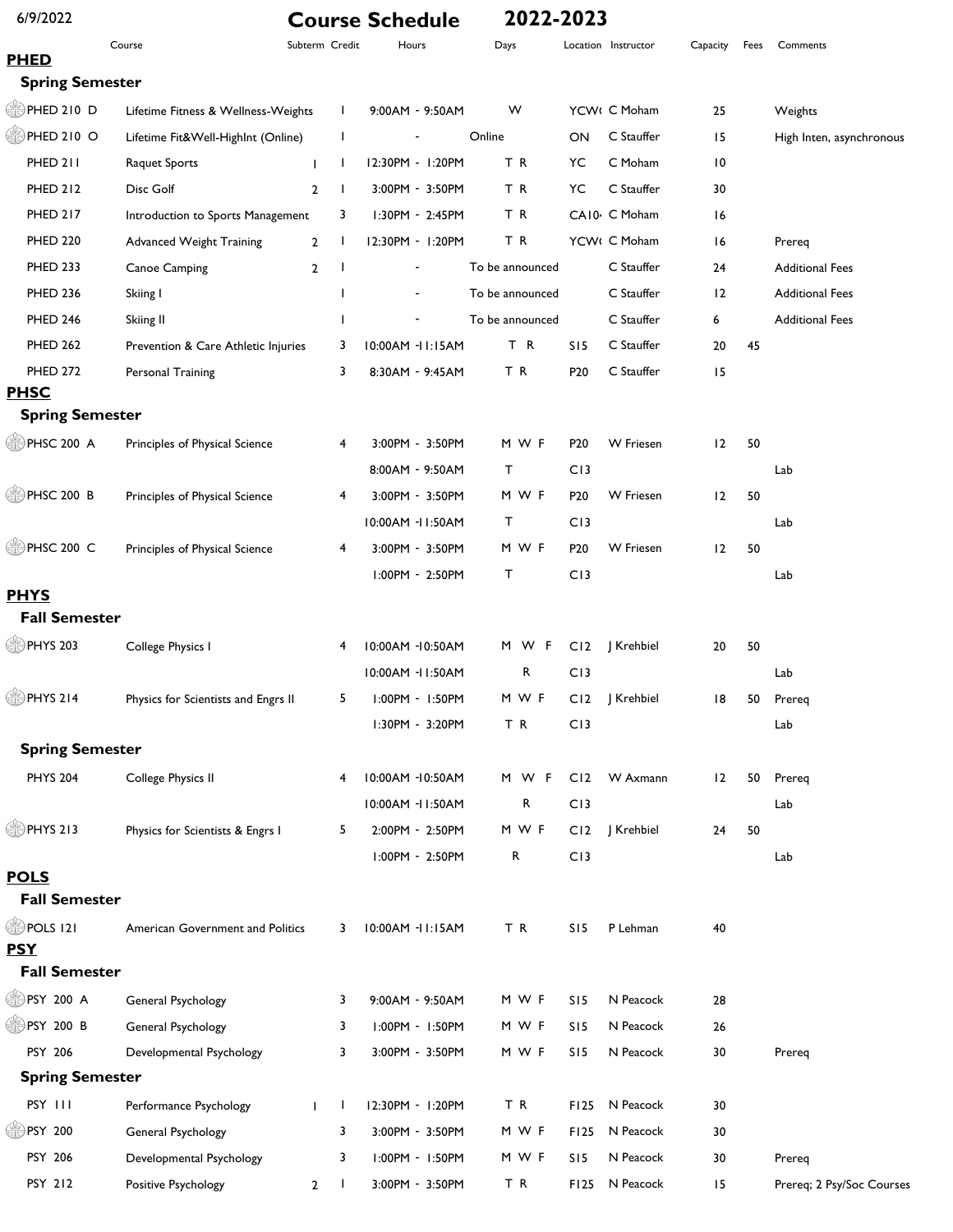| 6/9/2022                 |                                       |                |                | <b>Course Schedule</b> | 2022-2023       |             |                     |          |      |                          |
|--------------------------|---------------------------------------|----------------|----------------|------------------------|-----------------|-------------|---------------------|----------|------|--------------------------|
| <b>PSY</b>               | Course                                | Subterm Credit |                | Hours                  | Days            |             | Location Instructor | Capacity | Fees | Comments                 |
| <b>Spring Semester</b>   |                                       |                |                |                        |                 |             |                     |          |      |                          |
| <b>PSY 320</b>           | Social Psychology                     |                | 3              | 9:00AM - 9:50AM        | M W F           | S8          | N Peacock           | 45       |      | Prereg                   |
| <b>RELG</b>              |                                       |                |                |                        |                 |             |                     |          |      |                          |
| <b>Fall Semester</b>     |                                       |                |                |                        |                 |             |                     |          |      |                          |
| RELG 100 A               | <b>Biblical Literature</b>            |                | 3              | 10:00AM -10:50AM       | M W F           | K160        | M Hershberger       | 24       |      |                          |
| RELG 100 B               | <b>Biblical Literature</b>            |                | 3              | II:40AM - I2:30PM      | M W F           | K160        | N Ladd              | 24       |      |                          |
| RELG 100 O               | <b>Biblical Literature (Online)</b>   |                | 3              | 5:00PM - 6:00PM        | R               | ON          | M Hershberger       | 8        |      | Online asyn +1hr sync    |
| <b>RELG 118 O</b>        | Spiritual Formation (Online)          |                | $\overline{2}$ |                        | Online          | ON          | N Ladd              | 30       |      | Asynchronous             |
| RELG 131                 | Faith and Discipleship                |                | 3              | 1:30PM - 2:45PM        | TR              | <b>SI05</b> | N Ladd              | 35       | 35   |                          |
| <b>RELG 137</b>          | <b>Experiencing God in Nature</b>     | $\overline{2}$ | $\mathbf{I}$   |                        | To be announced |             | N Ladd              | 12       |      |                          |
| <b>RELG 220 O</b>        | Mobilizing the Church (Online)        |                | $\overline{2}$ |                        | Online          | ON          | Schrock-Ringenb     | 30       |      | Asynchronous             |
| <b>RELG 260</b>          | Jesus and the Gospels                 |                | 3              | 9:00AM - 9:50AM        | M W F           | S8          | M Hershberger       | 35       |      | Prereg                   |
| <b>Spring Semester</b>   |                                       |                |                |                        |                 |             |                     |          |      |                          |
| RELG 100 A               | <b>Biblical Literature</b>            |                | 3              | 10:00AM -10:50AM       | M W F           | K160        | M Hershberger       | 40       |      |                          |
| RELG 100 B               | <b>Biblical Literature</b>            |                | 3              | II:40AM - I2:30PM      | M W F           | K160        | N Ladd              | 40       |      |                          |
| RELG 100 C               | <b>Biblical Literature</b>            |                | 3              | 8:00AM - 8:50AM        | M W F           | K160        | M Hershberger       | 0        |      | Instructor Permission    |
|                          |                                       |                |                | 7:30AM - 8:20AM        | R               | K160        |                     |          |      |                          |
| RELG 100 D               | <b>Biblical Literature</b>            |                | 3              | 2:00PM - 2:50PM        | R               | LI          | N Ladd              | 0        |      | Nursing only, Hybrid     |
| RELG 117 O               | Disciplemaking and Call (Online)      |                | $\overline{2}$ |                        | Online          | ON          | Schrock-Ringenb 30  |          |      | Asynchronous             |
| <b>RELG 122</b>          | Missional Leadership                  |                | $2 - 3$        | 6:30PM - 9:00PM        | M               | <b>SI05</b> | M Hershberger       | 15       |      |                          |
| <b>RELG 136 O</b>        | Being and Doing (Online)              | $\overline{2}$ | Τ.             |                        | Online          | ON          | M Hershberger       | 15       |      | Asynchronous             |
| <b>RELG 188 O</b>        | <b>Supervised Ministry Experience</b> |                | 3              |                        | By arrangement  | ON          | Schrock-Ringenb 20  |          |      |                          |
| <b>RELG 214</b>          | Peacemaking & Justice                 |                | 3              | 2:00PM - 2:50PM        | M W F           | S105        | N Ladd              | 24       |      | Prereq; Soph only        |
| <b>RELG 227 O</b>        | Practical Ministry (Online)           |                | 3              | 3:00PM - 4:00PM Online |                 | ON          | N Ladd              | 30       |      | Online asyn $+$ I hr syn |
| <b>Summer Semester</b>   |                                       |                |                |                        |                 |             |                     |          |      |                          |
| <b>DRELG 100</b>         | <b>Biblical Literature</b>            |                | 3              | 9:00AM - I2:00PM       | MTWRF K160      |             | N Ladd              | 28       |      | Hybrid                   |
| RELG II9 O               | Family Systems & Self Care (OL)       |                | $\overline{2}$ |                        | Online          | ON          | N Ladd              | 30       |      | Synchronous, dates TBD   |
| <b>SOC</b>               |                                       |                |                |                        |                 |             |                     |          |      |                          |
| <b>Fall Semester</b>     |                                       |                |                |                        |                 |             |                     |          |      |                          |
| SOC 112                  | Intro to Social Welfare               |                | 3              | 10:00AM -11:15AM       | T R             | S8          | J Schmidt           | 25       |      |                          |
| $\circ$ SOC 122 O        | Religions of the World (Online)       |                | 3              |                        | Online          | ON          | D Muhwezi           | 40       |      | Asynchronous             |
| $\circ$ SOC 203 O        | Introduction to Sociology (Online)    |                | 3              | 10:00AM -10:50AM       | M W F           | ON          | D Muhwezi           | 8        |      | Synchronous              |
| <b>SOC 207 O</b>         | Sociology of Families (Online)        |                | 3              | 8:30AM - 9:45AM        | TR              | ON          | D Muhwezi           | 30       |      | Synchronous              |
| <b>SOC 211</b>           | <b>Conflict Resolution</b>            | $\mathbf{2}$   | $\mathbf{I}$   | I:30PM - 2:45PM        | TR              | S15         | N Peacock           | 28       |      |                          |
| <b>Spring Semester</b>   |                                       |                |                |                        |                 |             |                     |          |      |                          |
| SOC 202 O                | Cultural Anthropology (Online)        |                | 3              |                        | Online          | ON          | D Muhwezi           | 30       |      | Asynchronous             |
| $\circledcirc$ SOC 203 O | Introduction to Sociology (Online)    |                | 3              | ٠                      | Online          | ON          | D Muhwezi           | 40       |      | Asynchronous             |
| <b>SOC 211</b>           | <b>Conflict Resolution</b>            | $\overline{2}$ | Τ.             | 12:30PM - 1:20PM       | TR              | F125        | N Peacock           | 25       |      |                          |
| $\circ$ SOC 215 O        | Social Diversity (Online)             |                | 3              |                        | Online          | ON          | D Muhwezi           | 30       |      | Asynchronous             |
| SOC 320                  | Social Psychology                     |                | 3              | 9:00AM - 9:50AM        | M W F           | S8          | N Peacock           | 45       |      | Prereq                   |
| <b>Summer Semester</b>   |                                       |                |                |                        |                 |             |                     |          |      |                          |
| SOC 123                  | Urban Life/Culture                    |                | 3              |                        | To be announced |             | M Hershberger       | 8        |      | Philadelphia             |